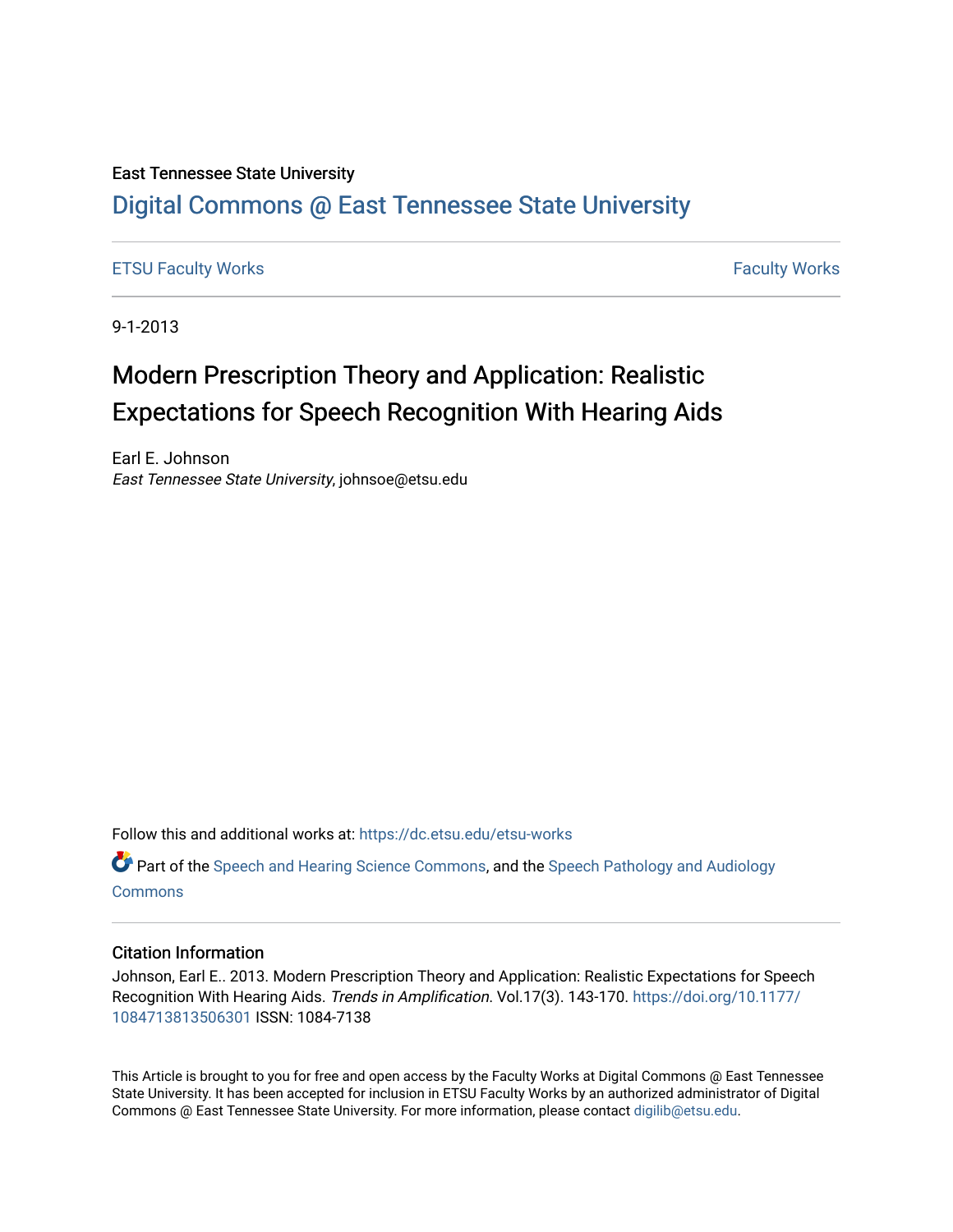## Modern Prescription Theory and Application: Realistic Expectations for Speech Recognition With Hearing Aids

## Copyright Statement

© 2022 by SAGE Publications Inc, unless otherwise noted. Manuscript content on this site is licensed under Creative Commons Licenses

## Creative Commons License



This work is licensed under a [Creative Commons Attribution 4.0 International License.](https://creativecommons.org/licenses/by/4.0/)

This article is available at Digital Commons @ East Tennessee State University: <https://dc.etsu.edu/etsu-works/1705>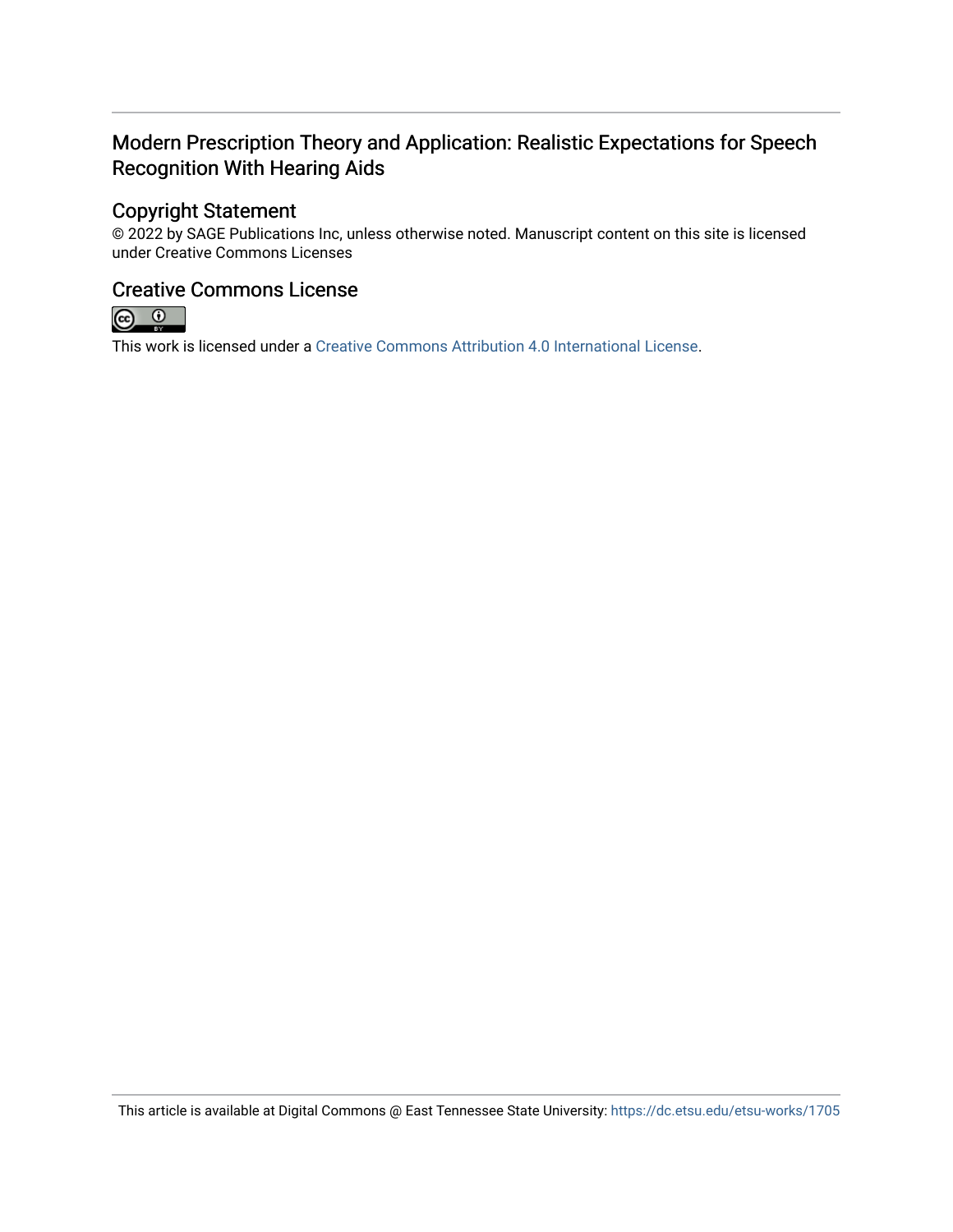# Modern Prescription Theory and Application: Realistic Expectations for Speech Recognition With Hearing Aids

Trends in Amplification 17(3/4) 143–170  $©$  The Author(s) 2013 Reprints and permissions: sagepub.co.uk/journalsPermissions.nav DOI: 10.1177/1084713813506301 tia.sagepub.com



## Earl E. Johnson $^{1,2}$

#### Abstract

A major decision at the time of hearing aid fitting and dispensing is the amount of amplification to provide listeners (both adult and pediatric populations) for the appropriate compensation of sensorineural hearing impairment across a range of frequencies (e.g., 160–10000 Hz) and input levels (e.g., 50–75 dB sound pressure level). This article describes modern prescription theory for hearing aids within the context of a risk versus return trade-off and efficient frontier analyses. The expected return of amplification recommendations (i.e., generic prescriptions such as National Acoustic Laboratories—Non-Linear 2, NAL-NL2, and Desired Sensation Level Multiple Input/Output, DSL m[i/o]) for the Speech Intelligibility Index (SII) and high-frequency audibility were traded against a potential risk (i.e., loudness). The modeled performance of each prescription was compared one with another and with the efficient frontier of normal hearing sensitivity (i.e., a reference point for the most return with the least risk). For the pediatric population, NAL-NL2 was more efficient for SII, while DSL m[i/o] was more efficient for high-frequency audibility. For the adult population, NAL-NL2 was more efficient for SII, while the two prescriptions were similar with regard to high-frequency audibility. In terms of absolute return (i.e., not considering the risk of loudness), however, DSL m[i/o] prescribed more outright high-frequency audibility than NAL-NL2 for either aged population, particularly, as hearing loss increased. Given the principles and demonstrated accuracy of desensitization (reduced utility of audibility with increasing hearing loss) observed at the group level, additional high-frequency audibility beyond that of NAL-NL2 is not expected to make further contributions to speech intelligibility (recognition) for the average listener.

#### Keywords

modern prescription theory, hearing aids, speech recognition, realistic expectations, efficiency

#### Introduction

The assignment of gain across frequencies (e.g., 160–10000 Hz) for the improvement of speech understanding has been an overarching goal of recommending hearing aid amplification for the past 100 years in both electronic developments and clinical practice advancements. The implementation of the particulars, pertaining to the overarching goal, has taken many different forms with specific formulas, methods, and recommendations. As in any subject area, generally there is greater credit/ more success with some forms of implementation than other forms. In the case of hearing aids, this is also true. A brief part of this introduction is devoted to some past and current forms of implementation more commonly known as prescriptions. A general goal of prescription development for hearing aids is the application of recommended amplification to real patients wearing hearing

aids to serve the best interests of patients usually in the outcome domain of improving speech recognition. Forthcoming in this article is the demonstration that given the recommended amplification of prescriptions, realistic expectations for speech recognition across a wide variety of sensorineural hearing loss magnitudes and configurations in both quiet and noisy listening environments can be closely approximated for a highly specified average listener of various ages.

<sup>1</sup>James H. Quillen VA Medical Center, Mountain Home, TN, USA  $^{\rm 2}$ Department of Audiology and Speech-Language Pathology, East Tennessee State University, Johnson City, TN, USA

Corresponding author:

Earl E. Johnson, Mountain Home VA Medical Center, PO Box 4000, Audiology-126, Mountain Home, TN 37684, USA. Email: earl.johnson@va.gov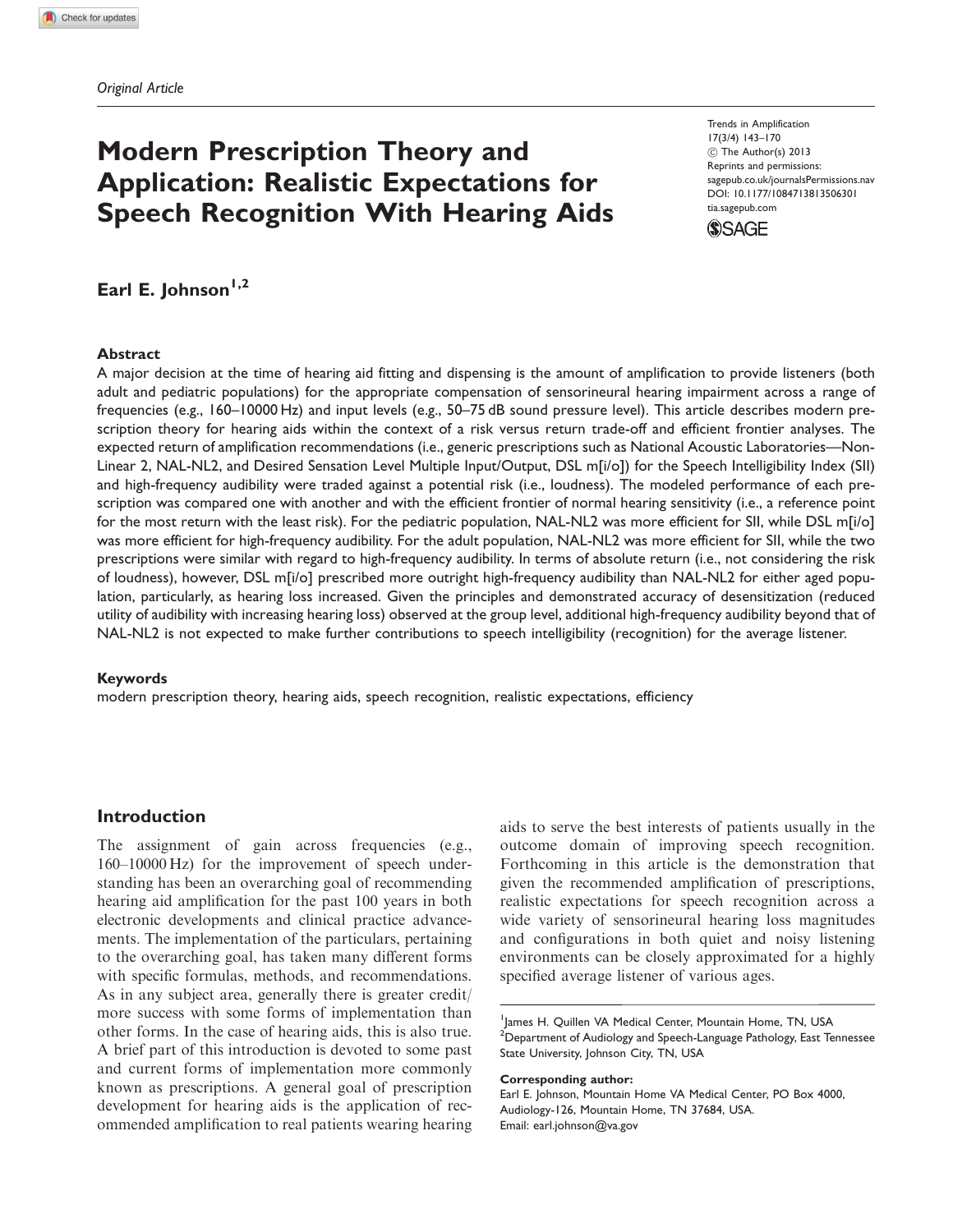Even though many individuals with hearing impairment have difficulty understanding speech in noise, ironically, to date, prescriptions have focused almost exclusively on recommending gain–frequency responses that optimize speech intelligibility in quiet. A justification for this approach is that the gain–frequency response that provides the best speech intelligibility performance in quiet is the best for speech intelligibility performance in noise, as was demonstrated recently by Crukley and Scollie (2012), who indicated, however, that the prescription may need to differ for speech in quiet versus speech in noise listening to alleviate aversive loudness. Before reviewing some of the specifics of certain prescriptions, a general framework on which prescriptions operate is needed. The framework of operation is of relevance to substantiate that amplification for hearing aids, designed to remediate hearing loss, can be expressed in the proposed concept of modern prescription theory (MPT).

#### Modern Prescription Theory

MPT is predicated on the observation that a trading relationship exists between a desired outcome (return) and an undesired consequence (risk). A prominent illustration of this observation, unrelated to hearing aids, was the seminal introduction of financial portfolio allocation (investment) under uncertainty (Markowitz, 1952), which later became known as modern portfolio theory. In modern portfolio theory, Markowitz succinctly demonstrated that optimal allocations of investments within a portfolio (ones that approximated the efficient frontier) could achieve the maximal return on investment for a given amount of risk.

With application of the concepts in modern portfolio theory, MPT for hearing aids, newly developed and presented herein, proposes that desired outcomes/returns (e.g., speech intelligibility, high-frequency audibility) can be traded against undesired risks (e.g., too much loudness). In MPT for hearing aids, the trading relationship of return versus risk for a listener with normal hearing sensitivity (i.e., 0 dB hearing level [HL]) is put forth as the means for establishing the efficient frontier. From establishment of the efficient frontier, the recommendations of prescription methods for fitting hearing aids to individuals with hearing loss can be compared with one another and with the normal hearer. The goal of comparing with the normal hearer, however, is not for prescription recommendations to make amplified speech for individuals with hearing loss like the normal hearer. Rather, the goal is to assess the degree to which individuals with hearing loss function as well as the normal hearer given the recommended amplification of a prescription and signal-to-noise ratio (SNR)-changing technologies. Thus, given a stated return of interest and accompanying presumed risk, prescription methods that more closely approximate the efficient frontier of the listener with normal hearing sensitivity are, as presented in this article, more efficient (better) than methods that are less efficient (worse). In this manner, MPT for hearing aids operates like modern portfolio theory for financial asset allocation in an investment portfolio.

Existing methods of comparing the performance of prescriptions, without an efficient frontier approach, in very recent years has been to compare performance on isolated dependent variables (e.g., insertion gain, realear output, speech intelligibility, speech recognition, loudness, and audibility). For example, the loudness of speech at low, medium, and high input levels for a listener with normal hearing sensitivity is sometimes used as a reference point for comparing prescriptions. Such loudness reference points were used in a recent publication by Ching et al. (in press), where a low speech level of 52 dB sound pressure level (SPL) yielded 8.5 sones of loudness, a medium speech level of 65 dB SPL yielded 18.6 sones of loudness, and a high speech level of 76 dB SPL yielded 41.7 sones of loudness for children listening to a NAL-NL2 prescription. At each of these speech levels, though, including even the low-level speech, the listener with normal hearing sensitivity had already reached an asymptotic return for both speech intelligibility and highfrequency audibility. The ability to compare the performance of prescriptions with that of the listener with normal hearing sensitivity was consequently not meaningful.

Therefore, MPT was designed to not compare performance but rather the efficiency of prescriptions. Focusing on efficiency rather than performance, with regard to loudness, is scientifically defensible because restoring loudness perception to that of the normal hearer is now regarded as philosophically flawed with regard to the observations of preferences and behaviors of individuals with hearing impairment who wear hearing aids (for a review, see Elberling, 1999; Keidser, Dillon, Carter, & O'Brien, 2012). That is, neither normalizing nor equalizing loudness perception to that of the normal hearer is the goal of modern-day prescriptions as was true for early prescriptions a decade ago. Instead, hearing-impaired listeners prefer about half the loudness of a normal hearer when listening to a conversational speech input level (Smeds et al., 2006a, 2006b). Efficiency is further logical as a means of comparison because prescriptions, at least well-validated ones, are already commonly regarded as ensuring adequate benefit and satisfactory outcomes for patients at the group level (Abrams, Chisolm, McManus, & McArdle, 2012; H. Mueller, 2005; Valente et al., 2006).

Within the context of hearing aid amplification, the most generalized assets allocated in a hearing aid fitting are prescribed gain values across frequencies (i.e., the gain–frequency response), which is akin to allocating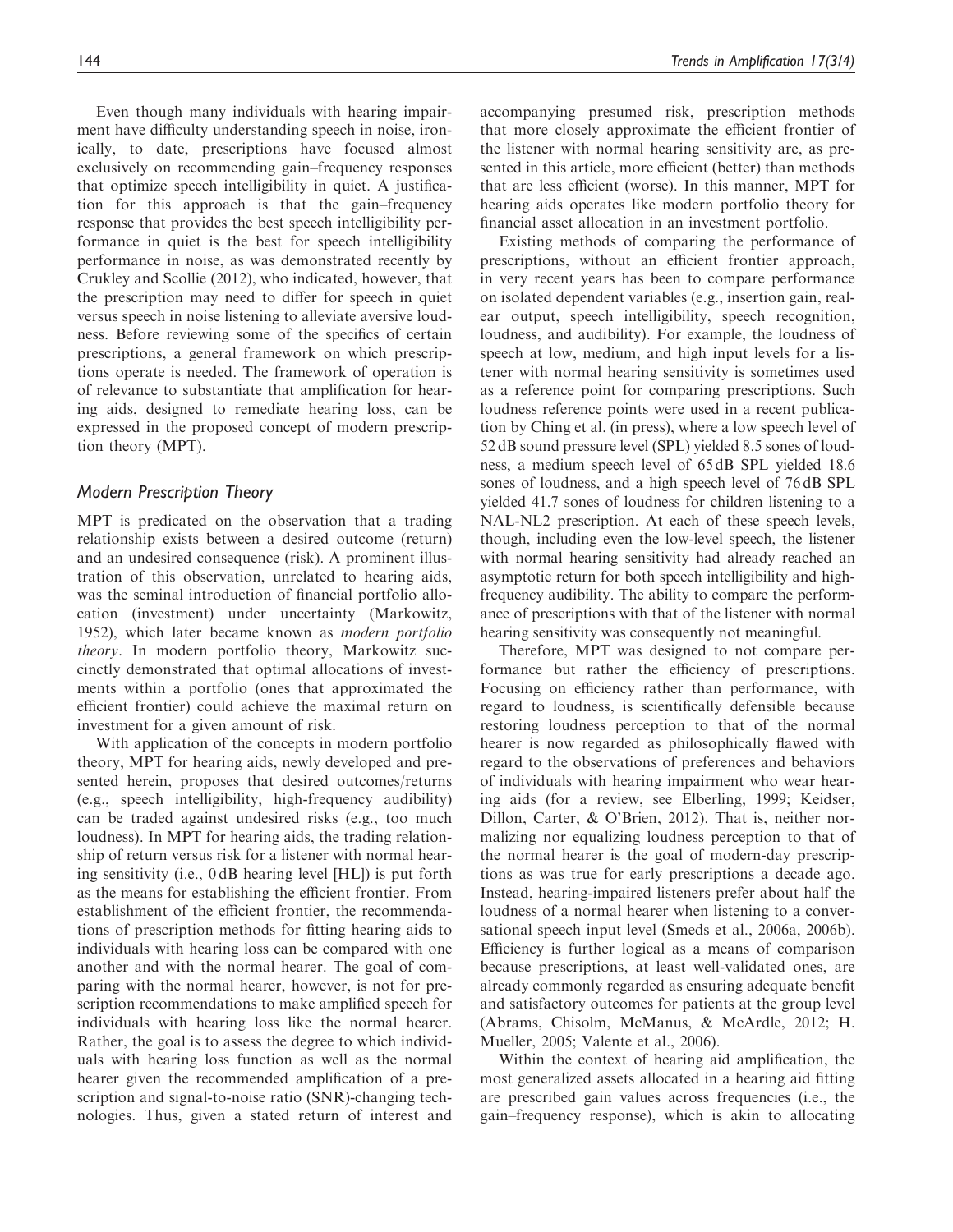assets across investments in keeping with the extension of modern portfolio theory to MPT. Prescribed gain values, which vary with respect to input level (i.e., the definition of amplitude compression), when added to the input level, determine the prescribed output level. As a result of gain or output allocation across frequencies, a resulting inevitable trade-off is perceived loudness by the wearer of hearing aids. The term *trade-off* is used because, while loudness is often acceptable to a point, uncomfortable or excessive loudness can be a predominant reason for rejecting amplification (e.g., Cox, Alexander, Taylor, & Gray, 1997; Pascoe, 1988; Smeds et al., 2006a, 2006b). Controlling for excessive, but ensuring adequate, loudness has often been considered in the development of prescriptions for hearing aids.

The return on the prescribed gain and accompanying output values then can be any number of outcome measures (e.g., speech intelligibility, high-frequency audibility, patient benefit, and patient satisfaction). Within the context of speech intelligibility and high-frequency audibility, this article will discuss the two most prominent generic prescription methods for hearing aids, each with an approximate 40-year history, spanning linear and nonlinear eras of amplification. Again, the most generalized risk for prescriptions that ensure returns of sufficient speech intelligibility and high-frequency audibility performance is excessive loudness. Thus, prescriptions embody much of the preceding research on optimal frequency responses to ensure these two returns while managing risk (e.g., Humes, 1996; Pascoe, 1975, 1988; Skinner, 1980; Skinner, Karstaedt, & Miller, 1982). MPT is hence a means to compare the efficiency of different prescriptions.

#### Modern-Day Generic Prescriptions

The progression of two modern-day prescriptions exists in the current implementation of the Australian National Acoustic Laboratories—Non-Linear 2 (NAL-NL2) and the University of Western Ontario implementation of the Desired Sensation Level Multiple Input/Output (DSL m[i/o]). NAL-NL2 seeks to maximize the Speech Intelligibility Index (SII) with the constraint of not exceeding the perceived loudness of a listener with normal hearing sensitivity (Dillon, 2006; Keidser & Dillon, 2006; Keidser et al., 2012; Keidser, Dillon, Flax, Ching, & Brewer, 2011). DSL m[i/o] seeks to ensure audibility of amplified speech with consideration of loudness comfort (Scollie et al., 2005; Seewald, Moodie, Scollie, & Bagatto, 2005).

Stated differently, but important to clearly convey meaning, NAL-NL2 prescribes audibility to frequencies that are useful to speech recognition (i.e., offers an incremental improvement of >0.00 SII units) and intentionally does not prescribe audibility to frequencies that are

useless to speech recognition (i.e., where consideration of the sensation level/audibility, band importance functions, and the desensitization factor result in 0.00 additional SII units). The upper limit on the prescribed desired sensation levels of NAL-NL2 is how much utility for speech recognition can be extracted from the SII of useful frequencies, while simultaneously referencing the Moore and Glasberg (2004) loudness model as an additional means to place a cap on the amount of recommended sensation levels. In contrast, DSL m[i/o] attempts to maximize bandwidth (audibility of frequencies), with the intent of ensuring access to speech cues that could possibly improve speech recognition. Therefore, DSL m[i/o], while considering loudness comfort based on past subjective evaluation of individuals with hearing impairment, makes no assertion about when audibility is useless and assumes audibility in the range of frequencies relevant to speech understanding (e.g., 160–10000 Hz) could be useful to speech recognition, no matter the severity of loss, as a means to determine the recommended amplitude–compression frequency response. Consequently, the two prescriptions operate on two different philosophies (one prioritizes SII units and one prioritizes audible bandwidth); the result is differing desired sensation levels and loudness.

Speech intelligibility modeling. The SII model is a standardized method of calculating audibility of a speech signal for predicting speech intelligibility (American National Standards Institute [ANSI] S3.5-1997, 2007). The SII is represented by the following equation:

$$
SII = \sum I_i A_i, \tag{1}
$$

where  $I_i$  is the function that characterizes the importance of the *i*th frequency band for speech intelligibility and  $A_i$ expresses the proportion of the speech dynamic range in the ith frequency band that is above the listener's hearing threshold.

The SII model has been successfully used to predict speech scores for different types of speech material for listeners with normal hearing. The model has previously overestimated performance, however, for listeners with hearing loss because of a lack of agreement between audibility and intelligibility. The amount of intelligible speech information that can be extracted from an audible signal decreases as hearing loss increases (Carhart, 1951; Ching, Dillon, & Byrne, 1998; Hogan & Turner, 1998; Pavlovic, Studebaker, & Sherbecoe, 1986; Studebaker, Sherbecoe, McDaniel, & Gray, 1997). This decreased ability of the impaired ear is commonly referred to as hearing loss desensitization (HLD) and has recently been demonstrated as not frequency specific (Ching, Dillon, Lockhart, van Wanrooy, & Flax, 2011; Johnson & Dillon, 2011), consistent with the results and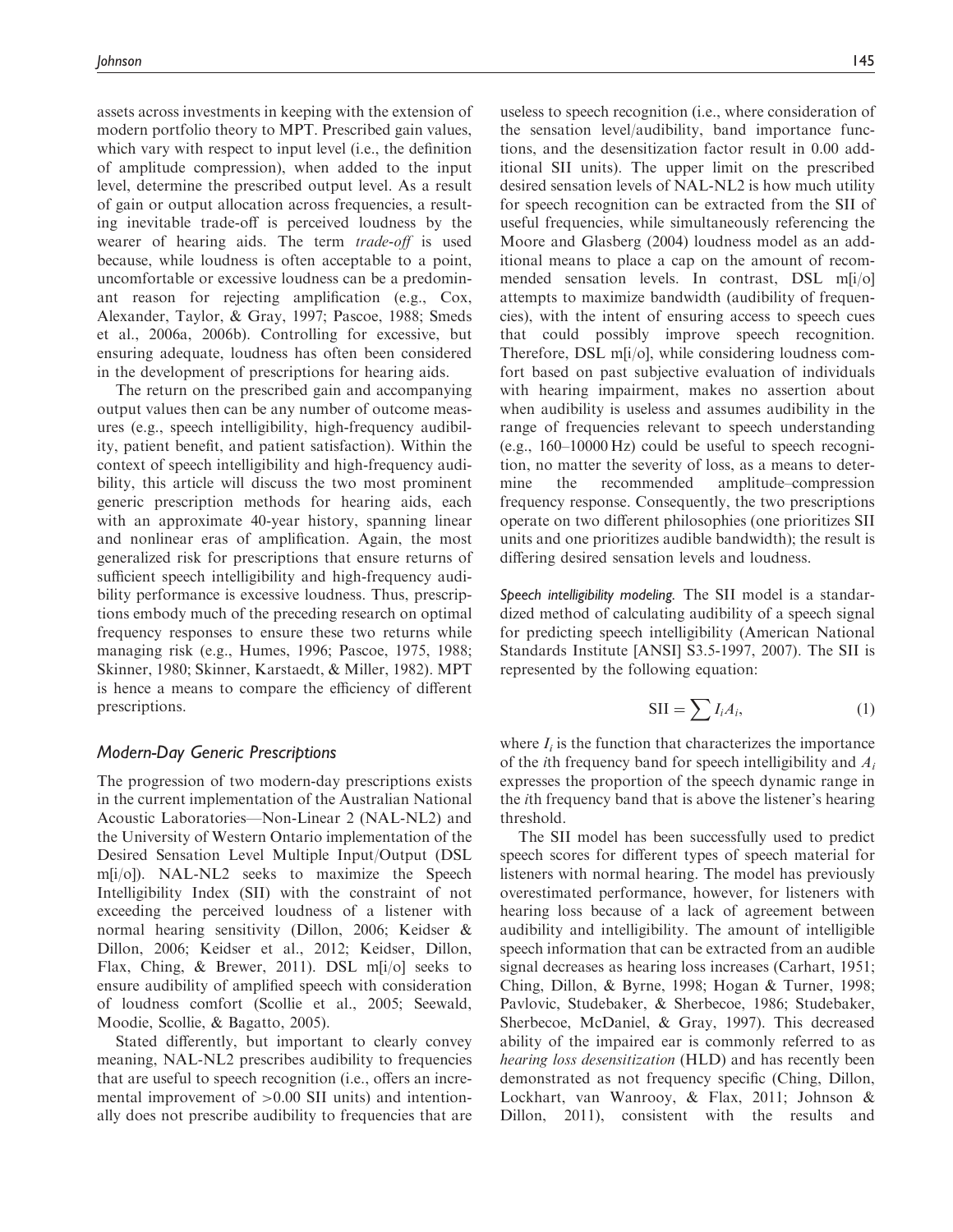interpretation of findings from Hornsby and Ricketts (2003) and Hornsby, Johnson, and Picou (2011). Desensitization is a broad estimate of suprathreshold distortion based on the magnitude of the hearing loss to reflect impaired auditory function in domains such as frequency resolution and temporal processing. Bernstein, Summers, Grassi, and Grant (2013) demonstrated the improvement to speech intelligibility estimates that is achieved when measures of suprathreshold distortion were added to auditory models of audibility-based SII calculations. In essence, speech recognition will be overestimated if an audibilitybased SII calculation does not allow for desensitization. The overestimation is larger when the hearing threshold exceeds approximately 60 dB HL because suprathreshold distortion increases with accompanying damage to inner hair cells in the cochlea. Therefore, the SII model needs modification to include HLD (Ching et al., 1998, 2011; Humes, 2002). This article has used both the ANSI S3.5- 1997 (2007) method of SII calculation without desensitization (referred to as traditional) and the ANSI SII calculation with desensitization (referred to as revised). Input data to the SII model were (a) hearing sensitivity thresholds from the 27 audiograms and (b) real-ear aided response (REAR) values in one-third octave bands generated from the NAL-NL2 and DSL m[i/o] prescriptions.

In applying the SII model to estimating speech intelligibility for children, speech scores will be lower for children than for adults at a given SII (Gustafson & Pittman, 2011; McCreery & Stelmachowicz, 2011; Scollie, 2008). The observed difference between adult and child performance was not, however, due to differences in the contribution of frequency regions to speech recognition. In other words that the frequency importance functions (e.g., Pavlovic, 1994) in the standard SII calculation do not need modification for children (McCreery & Stelmachowicz, 2011). The pediatric group SII values, calculated based on gain and output recommendations by the two different prescriptions, are, therefore, reduced by the age-related proficiency factor of Scollie (2008). No age-related proficiency factor was used for the adult SII data.

Although the SII has been used to compare prescriptions for children (Ching et al., in press; Stelmachowicz, Lewis, Kalberer, & Creutz, 1994), SII is not the only measure of adequacy to consider (Ching et al., in press; Stelmachowicz et al., 1994). The major determinants for SII (based on audibility alone) are hearing sensitivity thresholds and the amplified speech spectrum. Assuming noise is not present, a prescription that applies enough gain and output at each frequency to allow audibility of speech across frequencies should, in turn, yield a higher SII value. SII values will not be higher, though, when desensitization is assumed to accompany substantial magnitudes of hearing loss (i.e., the expected performance based on repeated evidence to date, e.g., Ching et al., 1998, 2011; Hogan & Turner, 1998; Pavlovic et al., 1986; Studebaker et al., 1997). Even if amplification technology allows for the desired gain and output for audibility, such amplification may result in excessive saturation of the hearing aid. In practical applications, the prescriptions with a higher SII value may result in excessive loudness (e.g., Rankovic, 1991) and potential threshold shifts, as a consequence of hearing aid sound exposure levels (Macrae, 1994, 1995, 1996). These considerations require any approach to evaluating hearing aid prescriptions to include calculations of audibility across frequencies, SII, and estimations of loudness. This multiple perspective approach is present in the proposal of MPT for hearing aids.

High-frequency audibility. The audibility of speech is the amount of sensation (in decibels SPL) that is above the HL when the threshold is converted into decibels SPL. Audibility is commonly reported as a function of frequency. There are two ways to quantify audibility known as peak and root mean square (RMS) audibility. When the peak sensation level is below 0 dB SPL, the frequency is referred to as completely inaudible. When RMS sensation level is  $0 dB$ , all the peaks of speech are still audible. The focus on quantifying audibility at high frequencies rather than lower frequencies is generally because of the following:

- 1. Greater contribution to speech recognition by mid to high frequencies (i.e., frequency importance functions; e.g., Pavlovic, 1994) than by lower frequencies.
- 2. Improvement in the detection of word endings that contain the phoneme /s/, particularly in the English language, as the phoneme conveys meaning such as plural or possessive form (e.g., Stelmachowicz, Pittman, Hoover, & Lewis, 2001).

Loudness modeling. The perception of loudness has been estimated accurately for individuals with normal hearing and cochlear hearing loss by the Moore and Glasberg (2004) model. As explained by Moore et al. (2010), the model relies on two key concepts: (1) excitation pattern along the basilar membrane transformed into an equivalent rectangular bandwidth  $(ERB<sub>N</sub>)$  scale to represent frequency and (2) specific loudness of the frequency-specific loudness density, measured in sones per ERB. The ERBs are approximations of the filters in the human auditory system, with bandwidth as a function of frequency (*f*) given by the formula  $0.108f + 24.7$  (Moore & Glasberg, 1996). The formula relating  $ERB<sub>N</sub>$  to frequency f (in kilohertz) is given in Glasberg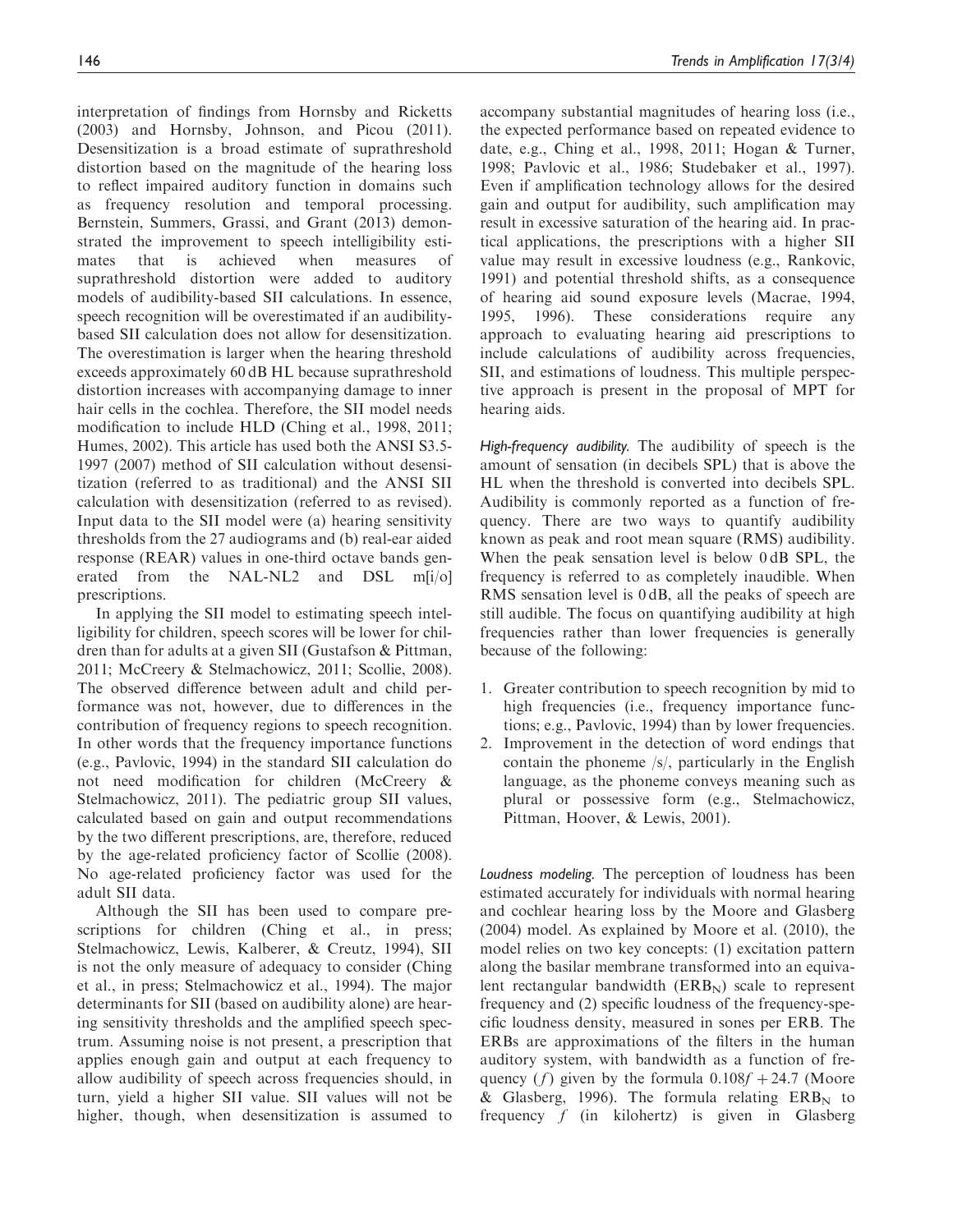and Moore (1990) as follows:  $ERB_N - number =$  $21.4\log_{10}(4.37f+1)$ .

Specific loudness is calculated by frequency in the  $ERB<sub>N</sub>$  scale from the amount by which excitation at each frequency exceeds the threshold excitation at that frequency (Moore & Glasberg, 1997, 2004). When specific loudness, N', equals  $0.00537$  in any ERB<sub>N</sub>, the energy level  $(E)$  of the input sound is sufficient to excite the cochlea and a threshold response  $(E_{\text{THRO}})$  is reached (i.e.,  $E = E<sub>THRQ</sub> = 2.31$ ). Overall loudness (in units of sones and phons) is then calculated by summing specific loudness across ERBs.

The calculation of specific loudness includes the effect of hearing loss on the transfer function of the inner and outer hair cells. Default assumptions of the model partitioning loss between the inner and outer hair cells have been adopted: Outer versus inner hair cell damage was 0.9 and 0.1, respectively, up to the maximum outer hair cell loss of 57.6 dB HL (Moore & Glasberg, 2004). In clinical practice, the amount of underlying outer versus inner hair cell loss is almost always unknown.

The loudness model has been derived from adult data, but there is no evidence to suggest that it needs modification when applied to children (B. C. J. Moore, personal communication, February 6, 2013). Indeed, data from Serpanos and Gravel (2004) revealed no significant difference in loudness functions between children and adults with normal hearing. Children with auditory experience at high in-the-ear sound pressure levels from amplification have been reported to prefer listening at those levels (Scollie, Seewald, Moodie, & Dekok, 2000; Scollie et al., 2010). Consequently, appropriate amplification recommendations should include limits on the loudness. Indeed, excessive amplification can potentially cause deterioration of hearing loss due to, in essence, noise exposure (e.g., Macrae, 1996). As observed by Ching et al. (in press), and again demonstrated in this article, NAL-NL2 and DSL m[i/o] are not similar to one another with regard to the recommended limits of loudness.

## A Bigger Picture to Hearing Aid Product and Service Provision Than Numbers of Prescriptions and Modeling

No matter the brand or model of a hearing aid, the following items are proposed as top priorities in the treatment of hearing loss for patients who are candidates for and choose to wear hearing aids.

- 1. To address the communication goals and listening needs of the patient.
- 2. To ensure satisfaction with the recommended treatment plan, as well as the fit, comfort, and aesthetics of the physical device.
- 3. To lessen SNR loss caused by the suprathreshold distortion component of sensorineural loss.
- 4. To establish realistic expectations of speech recognition performance.
- 5. To maximize suitable audibility (sensation level as a function of frequency).
- 6. To provide the widest audible bandwidth deemed effective.
- 7. To constrain loudness to an acceptable, but appropriately adequate, amount.
- 8. To ensure sound quality has favored clarity and pleasantness.
- 9. To ensure the aforementioned priorities are realized in such a manner to maximize the outcomes of individual patients.

Together, the hearing health-care provider and patient work together to ensure the first two priorities are met in the rehabilitative model of hearing aid health-care delivery. The third priority can be addressed with hearing aid product components such as directional microphone technology, noise reduction technology, or wireless remote microphone technology (Valente et al., 2006). Prescriptions are, in the medical model of hearing aid health-care delivery, best attempts to accomplish the fourth through eighth priorities via numeric recommendations of amplification. Because of philosophical differences in prescriptions, however, how these priorities are accomplished and presumably how well the priorities are accomplished are impacted by the prescription (numbers) with which the hearing aid is fit. Therefore, consistent with the comparative approach (Carhart, 1946) and demonstrated and discussed herein, there may well be the need for patients to compare amplification offered as treatment, even with the highly selective prescriptions, available for hearing aids today. Synthesis of the numbers and words in an empathetic and personalized manner by the hearing health-care professional with the patient, blending what has been referred to vaguely as the science and art of hearing aid fitting, is suggested to consistently achieve favorable patient outcomes—the ninth and ultimate priority.

#### Purpose of Work Described Herein

This study has taken the recommendations of the NAL-NL2 and DSL m[i/o] prescriptions across a range of input levels spanning 50 to 76 dB SPL for a number of varying sensorineural hearing losses to identify similarities and differences between the two prescriptions. A summary of recent peer-reviewed research reporting on speech intelligibility, high-frequency audibility, and loudness as isolated dependent variables with the two prescriptions is shown in Table 1. In essence, the recent research reported on the performance of prescriptions on the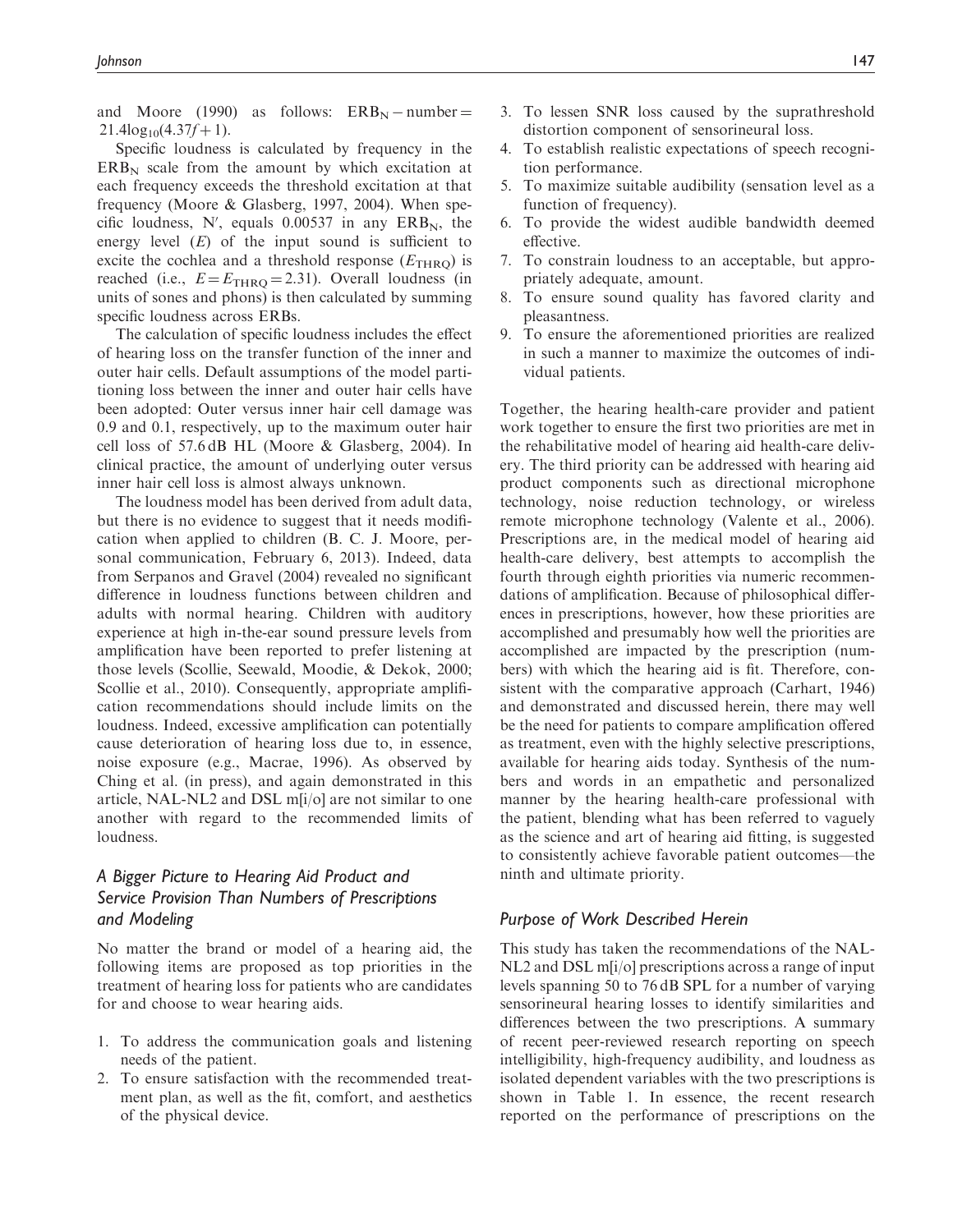|                                         | DSL m[i/o] versus NAL-NL2<br>(equated for pure tone sensorineural hearing loss between prescriptions)                                                                              |                                                                                                                                                                                                                                        |  |  |  |  |  |  |  |
|-----------------------------------------|------------------------------------------------------------------------------------------------------------------------------------------------------------------------------------|----------------------------------------------------------------------------------------------------------------------------------------------------------------------------------------------------------------------------------------|--|--|--|--|--|--|--|
|                                         | Adult<br>(Johnson & Dillon, 2011, for<br>SII and loudness; Trammell & Johnson,<br>2013, for high-frequency audibility)                                                             | Children<br>(Ching et al., in press, for SII and loudness;<br>Trammell & Johnson, 2013, for<br>high-frequency audibility)                                                                                                              |  |  |  |  |  |  |  |
| SII (a return)                          | Similar (only average speech at 65 dB<br>SPL was studied)                                                                                                                          | Similar for soft (52 dB SPL),<br>average (65 dB SPL), and loud (76 dB SPL) speech                                                                                                                                                      |  |  |  |  |  |  |  |
| High-frequency<br>audibility (a return) | DSL m[i/o] compared with NAL-NL2:<br>1206 Hz less for soft (50 dB SPL) speech<br>650 Hz greater for average<br>(65 dB SPL) speech<br>640 Hz greater for loud<br>(75 dB SPL) speech | DSL m[i/o] compared with NAL-NL2:<br>1585 Hz greater for soft (50 dB SPL) speech<br>1347 Hz greater for average (65 dB SPL) speech<br>$\bullet$<br>921 Hz greater for loud (75 dB SPL) speech                                          |  |  |  |  |  |  |  |
| Loudness (a risk)                       | Similar (only average speech at<br>65 dB SPL was studied)                                                                                                                          | Similar for soft speech (52 dB SPL)<br>DSL m[i/o] has approximately twice the loudness of<br>NAL-NL2 for average speech (65 dB SPL)<br>DSL m[i/o] has approximately three times the loudness of<br>NAL-NL2 for loud speech (76 dB SPL) |  |  |  |  |  |  |  |

|  |  |  |  |  |  |  |  |  |  |  |  |  | Table 1. Summary of Recent Research Comparing DSL m[i/o] and NAL-NL2 on SII, Loudness, and High-Frequency Audibility. |  |  |  |  |  |
|--|--|--|--|--|--|--|--|--|--|--|--|--|-----------------------------------------------------------------------------------------------------------------------|--|--|--|--|--|
|--|--|--|--|--|--|--|--|--|--|--|--|--|-----------------------------------------------------------------------------------------------------------------------|--|--|--|--|--|

isolated variables. This work expounds on those research works by using MPT and efficient frontier analyses to calculate the efficiency of prescriptions in a return versus risk paradigm. Analyses are based on modeling work from a well-validated and peer-reviewed model of speech intelligibility (ANSI S3.5-1997, R2007) and loudness (Moore & Glasberg, 2004), as well as the identification of high-frequency RMS audibility from graphical plots of REARs (ear canal SPLs) and ear canal SPLs of hearing sensitivity thresholds. Taken collectively, the purpose of this work is to quantify and describe the efficiency of prescriptions, as well as to establish realistic expectations of speech recognition performance with hearing aids fit to prescription recommendations.

## **Methods**

#### Subject Age Groups

Both adult (i.e., no-specific age) and pediatric (i.e., 3 years old) designators were used in this study, and the results will be reported separately for each agegroup. These two age groups were selected because both DSL m[i/o] and NAL-NL2 have long acknowledged that recommended amplification for adults and children should not be the same.

### Audiograms

Twenty-seven audiograms of a sensorineural type were selected for use in this study and are consistent with the mean and range of audiograms used by Ching et al. (in press). The mean hearing sensitivity thresholds for the left and right ears of 27 audiograms are reported (see Figure 1, left) alongside the mean thresholds of audiograms in Ching et al. (in press; see Figure 1, right) for comparison purposes. Consistent with a population of audiology patients, the 27 audiograms span a wide magnitude and contain various configurations of typically expected sensorineural losses (Wilson, 2011; Wilson, Noe, Cruickshanks, Wiley, & Nondahl, 2010). For children, the average real-ear to coupler difference (RECD) of 3-year-old children was assumed because that was the age of the children whose prescription targets were studied by Ching et al. (in press).

#### Input Speech Levels

The input speech levels designated as low, medium, and high are representative of typical speech presentation levels when verifying the prescription targets for realear measures (e.g., 50, 65, and 75 dB SPL; G. Mueller, Ricketts, & Bentler, 2013).

### Real-Ear-Aided Gain and Response Targets

Real-ear-aided gain targets from the DSL m[i/o] and NAL-NL2 prescriptive techniques were added to the input speech levels, yielding the prescribed REAR values (i.e., the output of a hearing aid in the ear canal). These REAR values were entered into speech intelligibility and loudness models.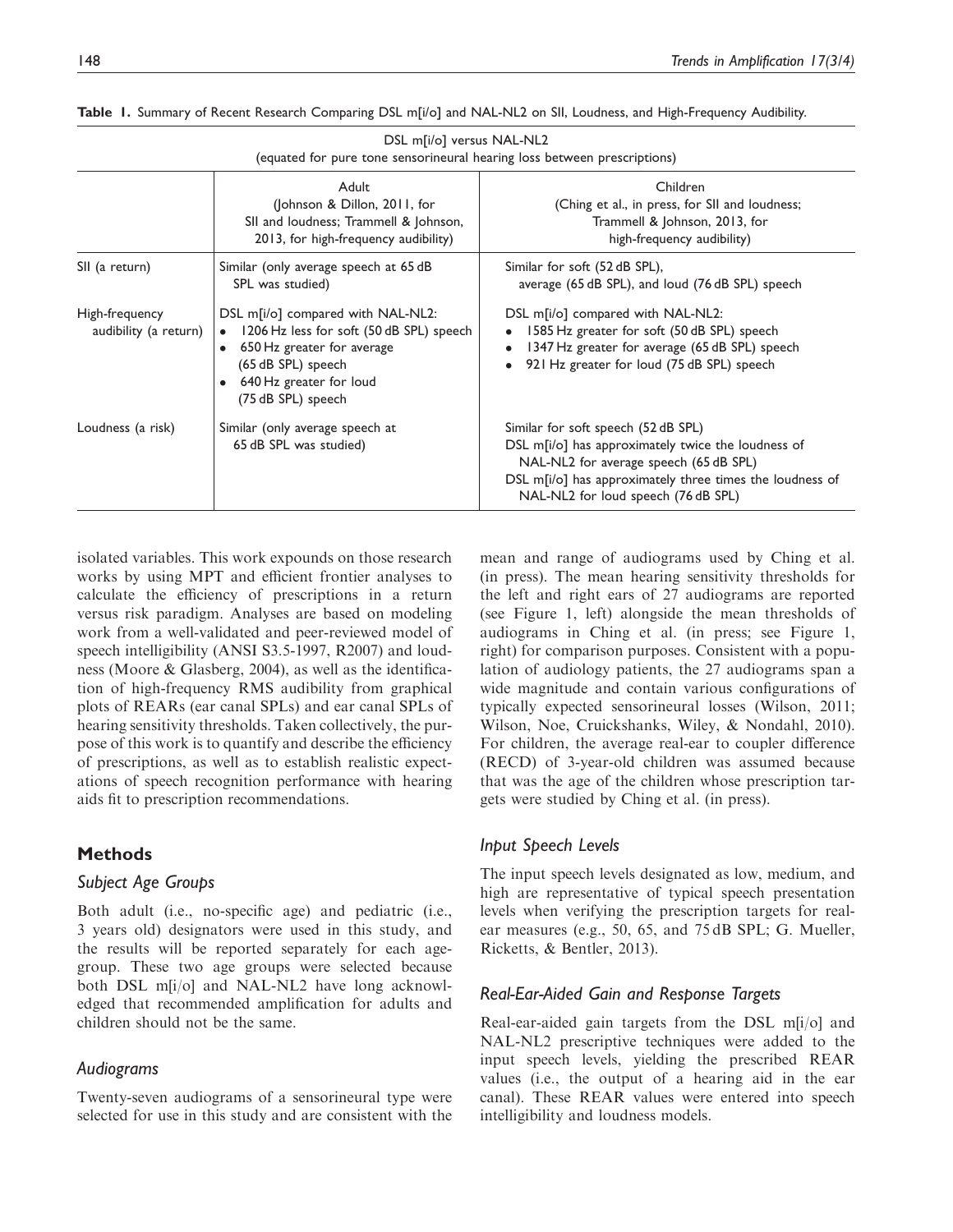

Figure 1. The mean hearing sensitivity thresholds for the left and right ears of 27 audiograms (left panel). Note. The mean thresholds of the 27 audiograms compared with the audiograms in Ching et al. (in press). The same 27 audiograms were used during the generation of both the pediatric and adult prescriptions.

#### SII Modeling

In this study, to estimate speech intelligibility, a standardized method of calculating audibility of a speech signal for predicting speech intelligibility (ANSI S3.5-1997, 2007) was used and is referred to as ANSII SII herein. To account for the distortion of sensorineural hearing loss, desensitization was added to create a second estimation herein referred to as reduced or desensitized SII. Input data to the speech intelligibility models were hearing sensitivity thresholds and REAR levels in one-third octave bands generated from both the NAL-NL2 and DSL m[i/o] prescriptions and each of the 27 audiograms.

#### Loudness Modeling

In this study, to create estimates of loudness, the Moore and Glasberg (2004) loudness model was used. Input data to the loudness model were hearing sensitivity thresholds and REAR levels in one-third octave bands generated from both the NAL-NL2 and DSL m[i/o] prescriptions and each of the 27 audiograms.

#### High-Frequency Audibility

To obtain the high-frequency audibility, hearing sensitivity thresholds in decibels SPL and REAR levels of SPL at the eardrum simply are compared for their relation to one another as described in the following text.

For each of the audiograms, the audiometric thresholds of both ears were entered into the Verifit (Audioscan, 2012) real-ear equipment in the appropriate left and right ear fields. Age-appropriate average RECD values associated with either the NAL-NL2 or DSL m[i/o]

prescription methods were used. The age choice options of either adult or 36 months (3 years) were chosen to designate the desired adult or pediatric prescription. The SpeechMap Speech-std (1) signal (i.e., carrot passage from the Speech Intelligibility Rating test; Audioscan, 2012; Cox & McDaniel, 1989), which is shaped to the international long-term average speech spectrum (ILTASS; i.e., Byrne et al., 1994), was selected as the speech stimulus because the ILTASS signal is used in the DSL m[i/o] (Audioscan, 2012; Scollie et al., 2005) and NAL-NL2 prescription methods. High-frequency cutoffs of the prescribed frequency response (based on RMS levels) for low (50 dB SPL), medium (65 dB SPL), and high (75 dB SPL) input levels were determined by locating the intersection with straight-line tools (rounding to the nearest one-third octave frequency band) of the right-most prescription output targets (REARs) and the audiometric thresholds in SPL, just above (highfrequency cutoff) the point where speech energy was positive (audible). For example, in Figure 2, the highest frequency with RMS audibility using the NAL-NL2 prescriptive recommendation is indicated by the line segment with an arrow pointing to the frequency axis, whereas DSL m[i/o] recommends audibility across the entire range of frequencies for the same audiogram.

#### Efficient Frontier of Normal Hearing Sensitivity

Data points for plotting the efficient frontier for a normal listener with 0 dB HL thresholds across frequencies were obtained by beginning at high-level speech plus the real-ear unaided response of an average ear canal for adults (Bentler & Pavlovic, 1992) or 3-year-old children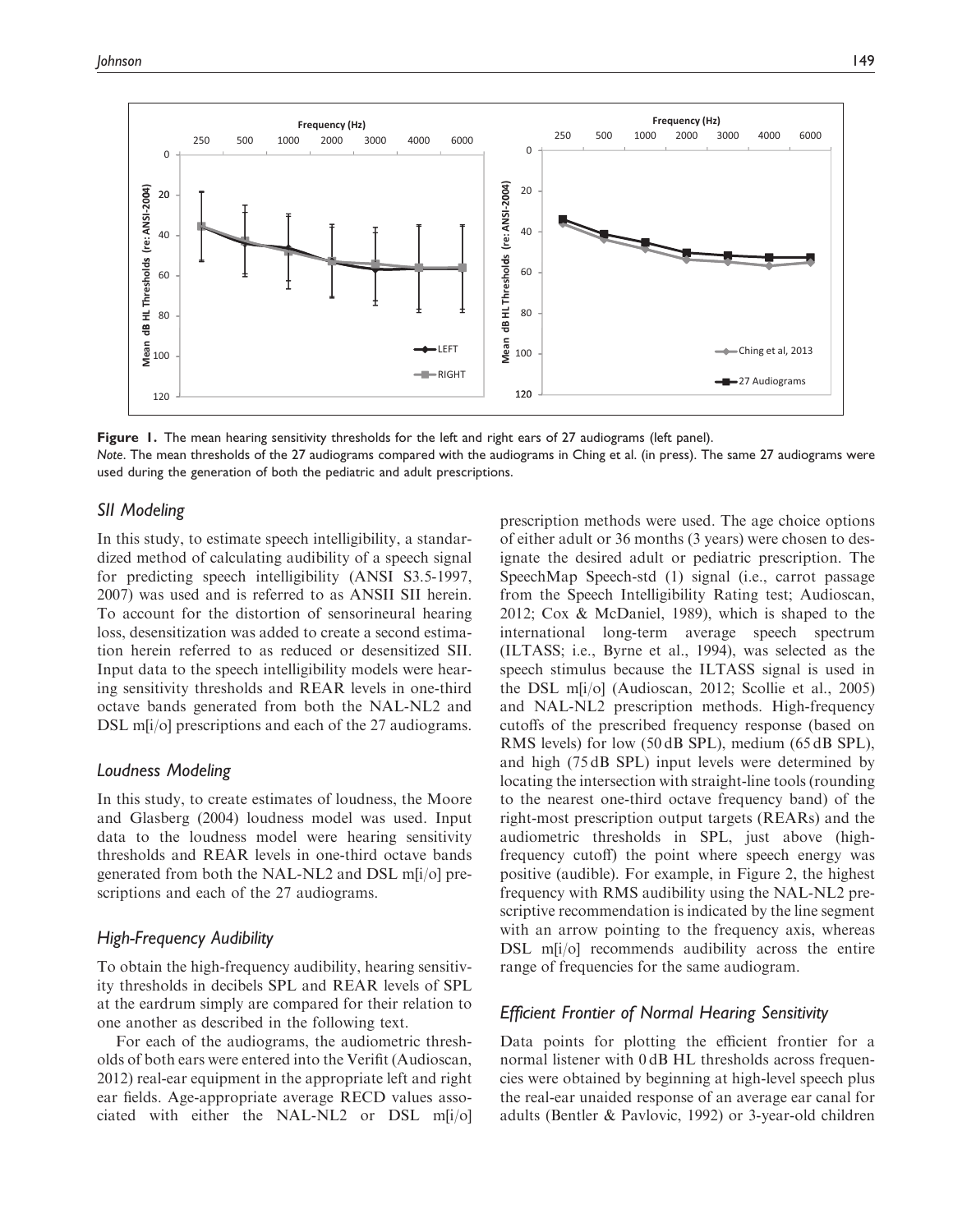

Figure 2. A SpeechMap plot on the Audioscan Verifit of hearing sensitivity thresholds in decibels SPL and the accompanying NAL-NL2 (left panel) and DSL m[i/o] (right panel) real-ear aided response prescriptive targets which demonstrates audibility of frequencies. Note. The vertical arrow points to the frequency at which root mean square audibility in the high frequencies is no longer present.

(Kruger, 1987), accordingly. The high-level speech input was then systematically decreased in 5-dB steps. Because values were asymptotic above a soft speech level of 50 dB SPL, data points for plotting the efficient frontier of the listener with normal hearing sensitivity span a range of speech levels below 50 dB SPL (soft speech).

The efficient frontier curves for normal hearing sensitivity for each age population are given by the following equations:

Pediatric

- 1. ANSI SII  $(y) =$ Loudness  $(x)$ , where  $y = 0.2829x^{0.3972}$
- 2. Desensitized SII  $(y) =$ Loudness  $(x)$ , where  $y = 0.2829x^{0.3972}$
- 3. High-frequency audibility  $(y) =$  Loudness  $(x)$ , where  $y = 5383.7x^{0.2694}$

Adult

- 1. ANSI SII  $(y) =$ Loudness  $(x)$ , where  $y = 0.5239x^{0.3972}$
- 2. Desensitized SII  $(v) =$ Loudness  $(x)$ , where  $y = 0.5239x^{0.3972}$
- 3. High-frequency audibility  $(y) =$  Loudness  $(x)$ , where  $y = 5383.7x^{0.2694}$

The reason the efficient frontier for normal hearing sensitivity is equal for ANSI SII and desensitized SII (i.e., Equations 1 and 2 are the same for the pediatric population, and Equations 4 and 5 are the same for the adult population) is because with 0 dB HL thresholds there is no desensitization (i.e., the desensitization factor has no effect of reduction, as the 0 dB HL threshold implies no distortion). The efficient frontier for SII is different between the adult and pediatric populations (Equation 1 vs. 4, as well as Equation 2 vs. 5) because of the age-related proficiency factor of Scollie (2008) in use for the pediatric data. The high-frequency audibility versus loudness efficient frontier is the same for both adults and children (Equations 3 and 6) because loudness summation across frequency bandwidth is equivalent for both populations according to the Moore and Glasberg (2004) loudness model.

### Improved Efficiency Analysis

The loudness of each audiogram, prescription, and input level was used to calculate the return of interest (i.e., SII or high-frequency audibility), as though the loudness had originated from a listener with normal hearing sensitivity, which will be known as the reference location (i.e., the efficient frontier). The efficient frontier was then compared against the actual performance data points for each audiogram, prescription, and input level. The Euclidean distance difference (i.e., interpreted herein as a measure of efficiency) between the actual and the efficient frontier could then be calculated. The difference between NAL-NL2 and DSL m[i/o] prescriptions and their individual efficiency can then be expressed as a percentage to compare one prescription with the other prescription (i.e., prescription with a higher return/ prescription with a lower return  $\times 100$ ).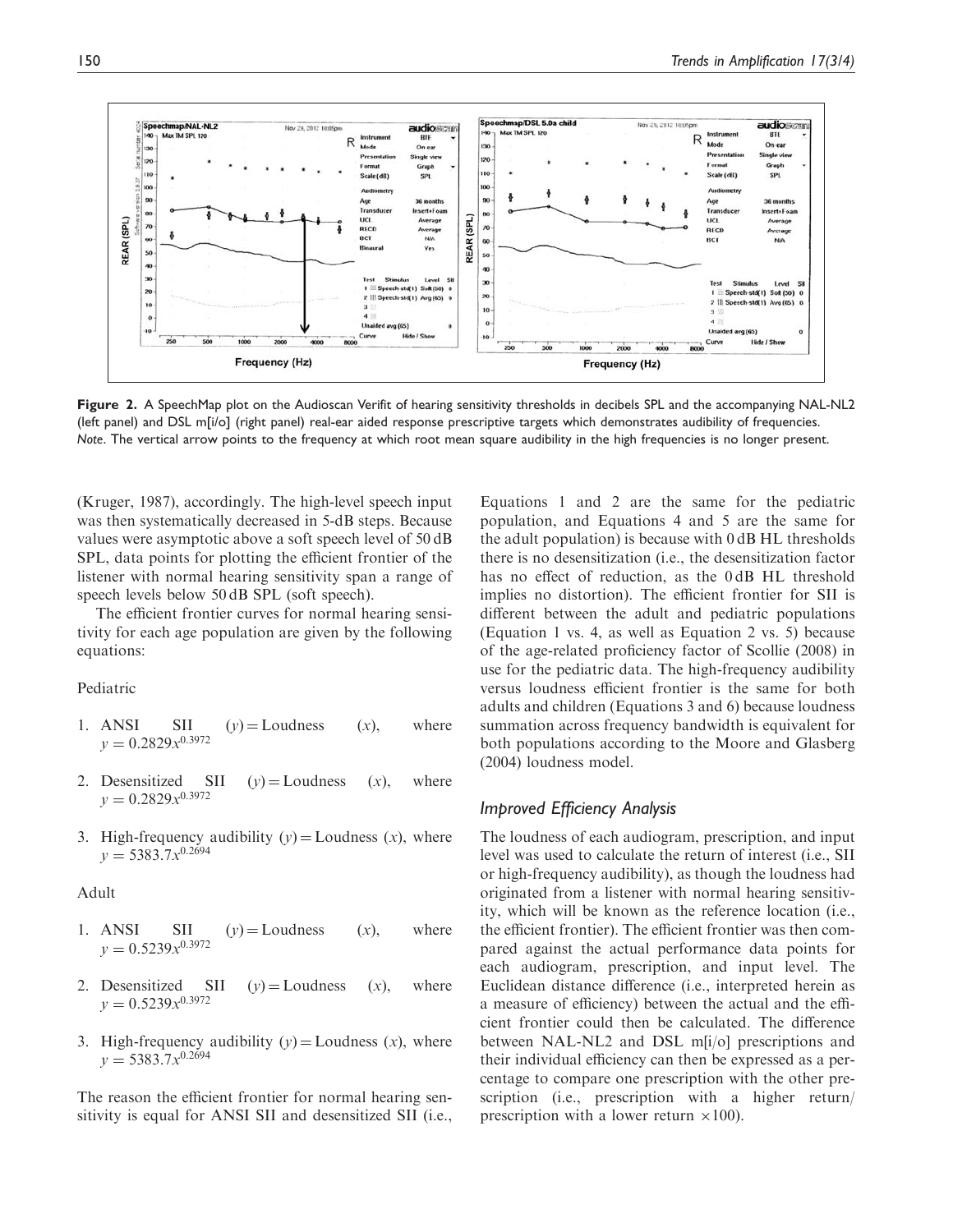

Figure 3. Scatterplot of SII versus loudness when compared with the efficient frontier of the normal hearer for the pediatric population fit with DSL m[i/o] (top panels) or NAL-NL2 (bottom panels).

Note. Low, medium, and high refer to the input level of speech. The large symbols are the average of all the low-, medium-, and high-inputlevel data in accordance to the corresponding symbol shape.

#### **Results**

#### Pediatric Selection

SII versus loudness. The performance for DSL  $m[i/\sigma]$ (Figure 3, top) and NAL-NL2 (Figure 3, bottom) prescriptions is plotted for SII versus loudness for low, medium, and high input levels. The leftmost two panels plot the ANSI S3.5 SII values on the ordinate axis, and the rightmost two panels plot the desensitized or reduced SII values on the ordinate axis. The larger marker points indicate where the average data for amplified low (circle), medium (X), and high (diamond) input levels are located. Figure 3 indicates that DSL m[i/o] (top curves) reveals greater loudness than NAL-NL2 as the spread of data points span farther along the right of the abscissa.

The improved efficiency analysis, as previously described, demonstrated with regard to return of SII for the risk of loudness that NAL-NL2 has a clear advantage over DSL m[i/o] (Figure 4). This finding is evident for the ANSI SII (black bars) and desensitized SII (white bars) calculations. A significant difference

(using multiple t-test comparisons) in the improved efficiency (in percentages) relative to a 0% difference (i.e., no difference) between the two prescriptions is marked with an asterisk in Figure 4, and the accompanying statistical analysis is found in Table 2.

To demonstrate the impact of SII values on percent correct scores for speech, transfer functions for the two commonly used speech materials in clinical audiology; that is, the Northwestern University-6 (NU-6; Studebaker, Sherbecoe, & Gilmore, 1993) and Connected Speech Test (CST; Humes, 2002; Sherbecoe & Studebaker, 2002, 2003) were used.

NU-6 % Score = 
$$
100 \times \left( \left( 1 - 10^{(-\text{SII}/0.404)} \right)^{3.334} \right)
$$
  
\nCST % Score =  $100 \times \left( \left( 1 - 10^{(-\text{SII}/0.201)} \right)^{22.226} \right)$ 

The estimated percent correct score for each audiogram (unaided, aided with DSL m[i/o], and aided with NAL-NL2) is plotted as a function of the 0.5 -, 1 -, and 2-kHz pure tone average (PTA; Figure 5). The NU-6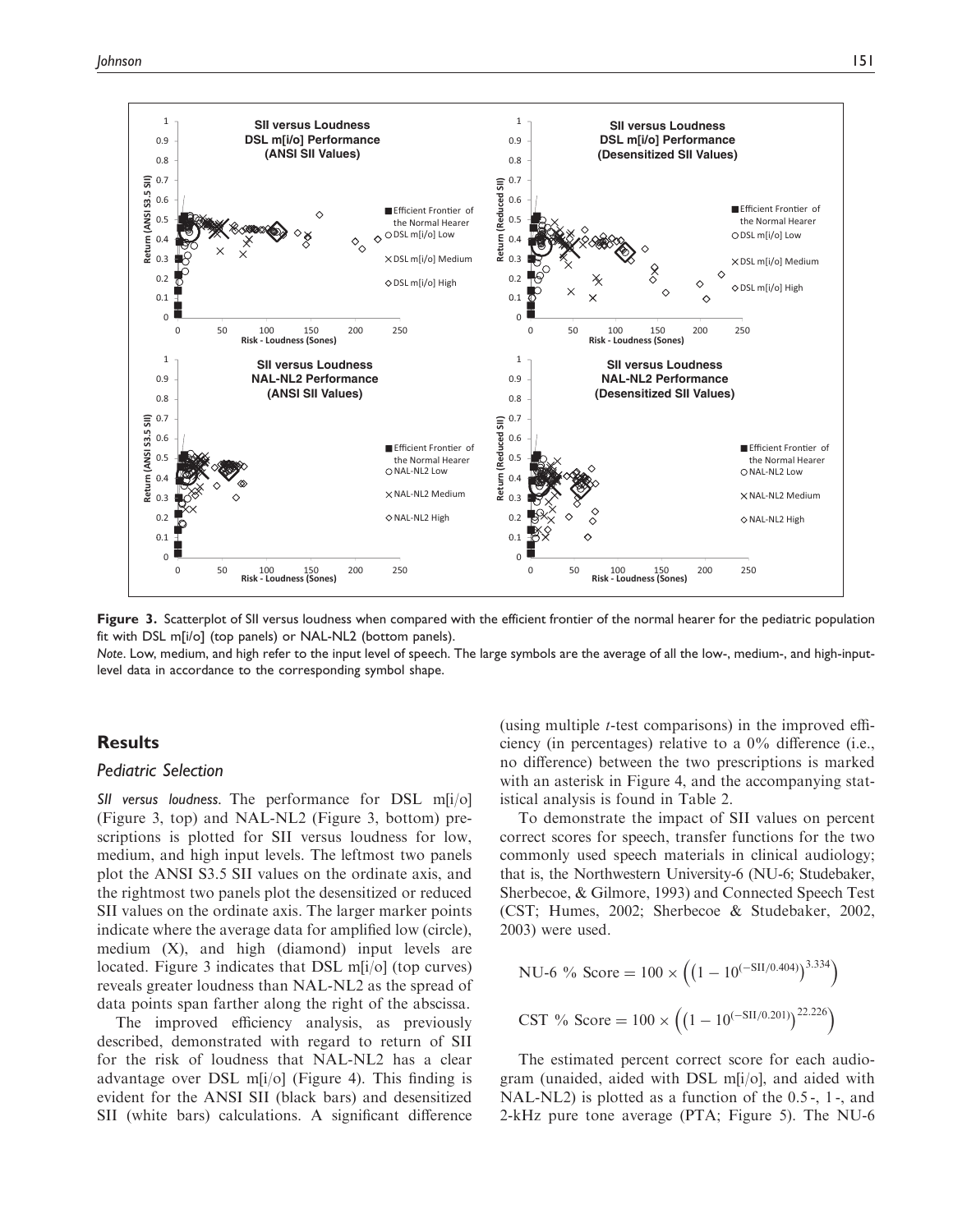

Figure 4. The improved efficiency for children fit with NAL-NL2 when compared with DSL m[i/o] in a return versus risk (SII vs. loudness) analysis.

Note. The asterisk refers to a statistically significant difference between the two prescriptions in efficiency.

Table 2. t-Test Statistics on Whether the Improved Efficiency Calculation for Return of SII Was Better Than No Difference (0%) for the Pediatric Population.

| Statistical Difference in Efficiency Between DSL m[i/o] and NAL-NL2 |     |        |                                                                                                                         |                                |  |  |  |  |  |  |
|---------------------------------------------------------------------|-----|--------|-------------------------------------------------------------------------------------------------------------------------|--------------------------------|--|--|--|--|--|--|
|                                                                     | Low | Medium | High                                                                                                                    | Average across<br>input levels |  |  |  |  |  |  |
| ANSI SII versus loudness                                            |     |        | $t(26) = 16.507$ , $p < .001$ $t(26) = 42.281$ , $p < .001$ $t(26) = 99.109$ , $p < .001$ $t(26) = 38.639$ , $p < .001$ |                                |  |  |  |  |  |  |
| Desensitized SII versus loudness                                    |     |        | $t(26) = 20.011$ , $p < .001$ $t(26) = 51.481$ , $p < .001$ $t(26) = 281.98$ , $p < .002$ $t(26) = 54.840$ , $p < .001$ |                                |  |  |  |  |  |  |

Note. All the p values represent significant differences.

predictions are shown in the top panels, and the CST predictions are shown in the bottom panels. The left panels include the predictions based on the ANSI SII values, and the right panels include the predictions based on the desensitized SII. Hence, the benefit from amplification for speech in quiet can be visualized.

In general, the scattergrams indicate scores for the CST speech material plateau more quickly than predicted for the NU-6 material, which is consistent with the sentence versus word nature of the two tests. In comparisons of the two prescriptions, the percent correct ANSI SII predictions are better for the DSL m[i/o] prescription than the NAL-NL2 prescription when the PTA hearing loss exceeds approximately 60 dB HL. When the predictions are desensitized (Figure 5, right) for increasing hearing sensitivity thresholds, however, the expected performance with the two prescriptions is near equivalent. In other words, the estimated percent correct scores decrease with desensitization, when compared with the ANSI S3.5 SII values without desensitization, to yield similar expected performance for both the DSL m[i/o] and NAL-NL2 prescriptions.

Figure 6 (with second-order polynomial regression trend lines) is reflective of the fact that with increasing hearing loss, even when aided with well-validated generic prescriptions, individuals are expected to have decreased performance abilities to recognize speech. This concept is often generalized in realistic expectations counseling for hearing aids in clinical practice. Such counseling has traditionally been without any quantified reference as to the expectation, as no known quantified expectation(s) exist based on published literature. The aforementioned data provide a quantified expression of realistic expectations for a typical listener of a given hearing loss. In other words, once SII has been approximated, then realistic expected amounts (e.g., percent) of speech recognition abilities can be predicted using previously published transfer functions. Transfer functions for two commonly used speech materials in clinical audiology are provided by (a) Studebaker et al. (1993) for the NU-6 words and (b) Sherbecoe and Studebaker (2002, 2003) for the CST sentences.

For example, in an auditory-only listening environment, without visual cues, an SII value of 0.5 is expected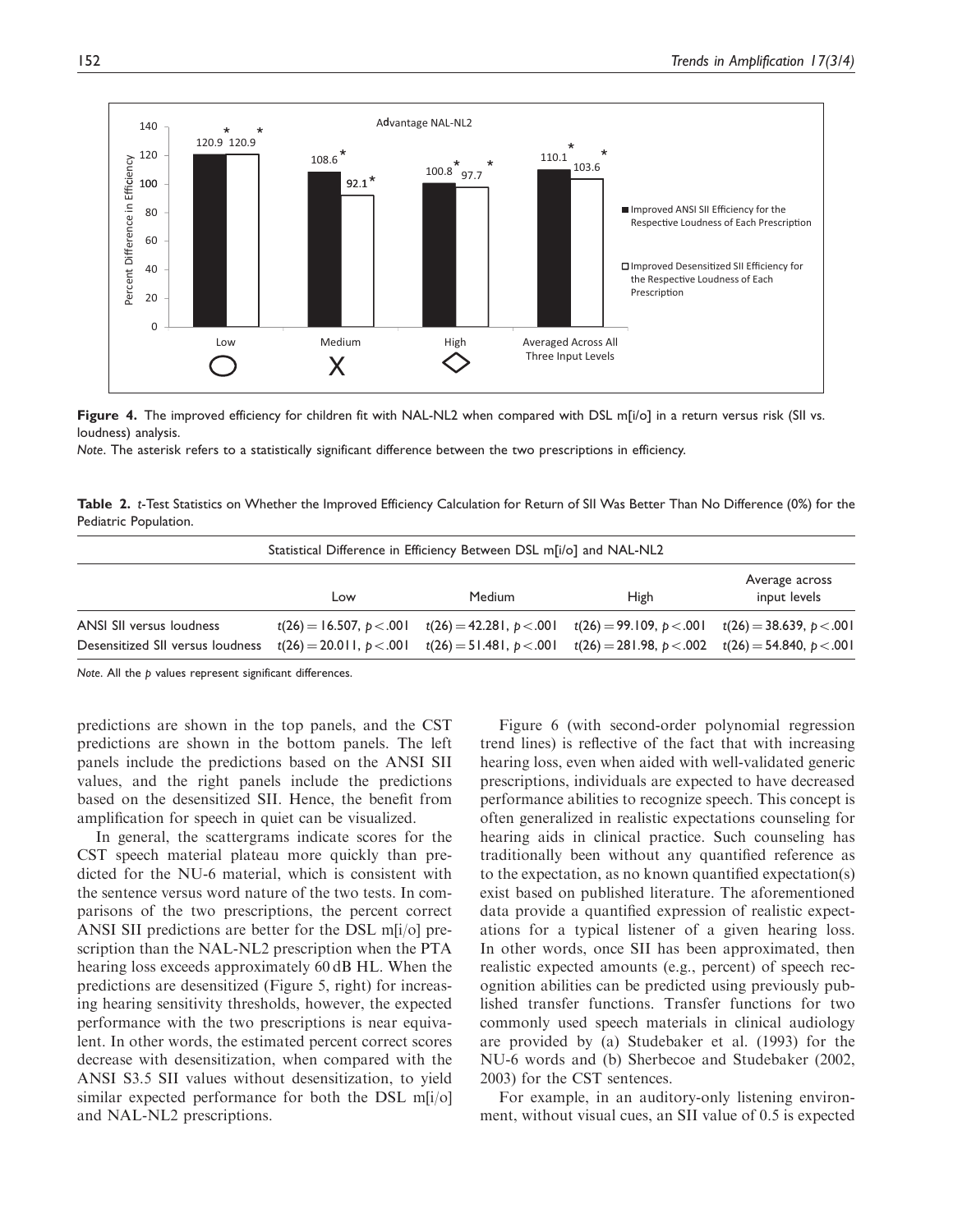

Figure 5. A scatter plot of percent correct scores with (right column) and without (left column) desensitization as a function of PTA for children fit with DSL m[i/o] (squares) or NAL-NL2 (circles) on both the NU-6 (top row) and CST (bottom row) speech material.



Figure 6. The reduction of SII for children as hearing loss increases.

Note. The ANSI SII values (black triangles) and desensitized SII values (white squares) are shown for DSL m[i/o] (top panel) and NAL-NL2 (bottom panel).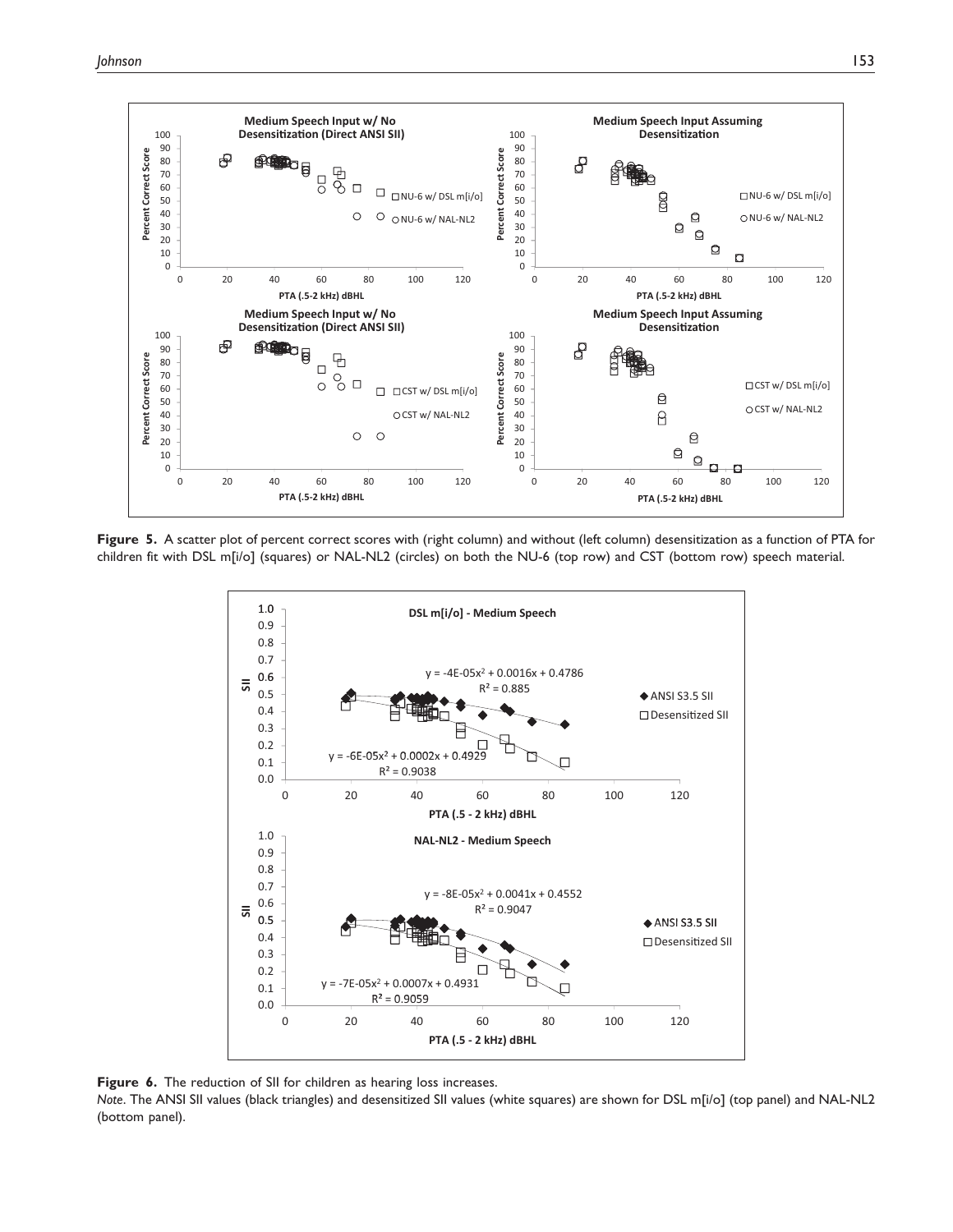

Figure 7. Scatterplot of high-frequency audibility versus loudness when compared with the efficient frontier of the normal hearer for children fit with DSL m[i/o] (top panel) or NAL-NL2 (bottom panel).

Note. Low, medium, and high refer to the input level of speech. The large symbols are the average of all the low-, medium-, and high-inputlevel data in accordance to the corresponding symbol shape.

to lead to percent correct scores of 82% and 93% on the NU-6 and CST, respectively, for the typical listener.

Figure 6 shows the reduction in expected SII values as a result of desensitization compared with no desensitization (ANSI S3.5 SII). From these data (the white squares), realistic expectations are essentially unaffected by the prescription used (i.e., see the similar magnitude and slope of the regression function for both NAL-NL2 and DSL m[i/o] for the desensitized SII data).

High-frequency audibility versus loudness. Plots of the performance for DSL m[i/o] and NAL-NL2 prescriptions for high-frequency audibility versus loudness are shown in the top and bottom rows of Figure 7, respectively. The larger marker points indicate where the average data for amplified low (circle), medium  $(X)$ , and high (diamond) input levels are located. DSL m[i/o] is shown to have more loudness than NAL-NL2, as the spread of data points span farther along the right end of the abscissa.

The improved efficiency analysis demonstrated with regard to return of high-frequency audibility for the risk of loudness that DSL m[i/o] has a clear advantage compared with NAL-NL2 (Figure 8). A significant difference in the improved efficiency relative to a 0% difference between the two prescriptions is marked with an asterisk in Figure 8, and the accompanying statistics are found in Table 3. DSL m[i/o] was more efficient for low-, medium-, and high-level speech and when averaged across all three input levels.

Figure 9 is a plot of the high-frequency audibility as a function of the PTA from 2 to 6 kHz for DSL m[i/o] and NAL-NL2 at medium and high speech input levels. The frequency range of 2–6 kHz is used instead of 0.5, 1, and 2 kHz to demonstrate the correlation, or lack thereof,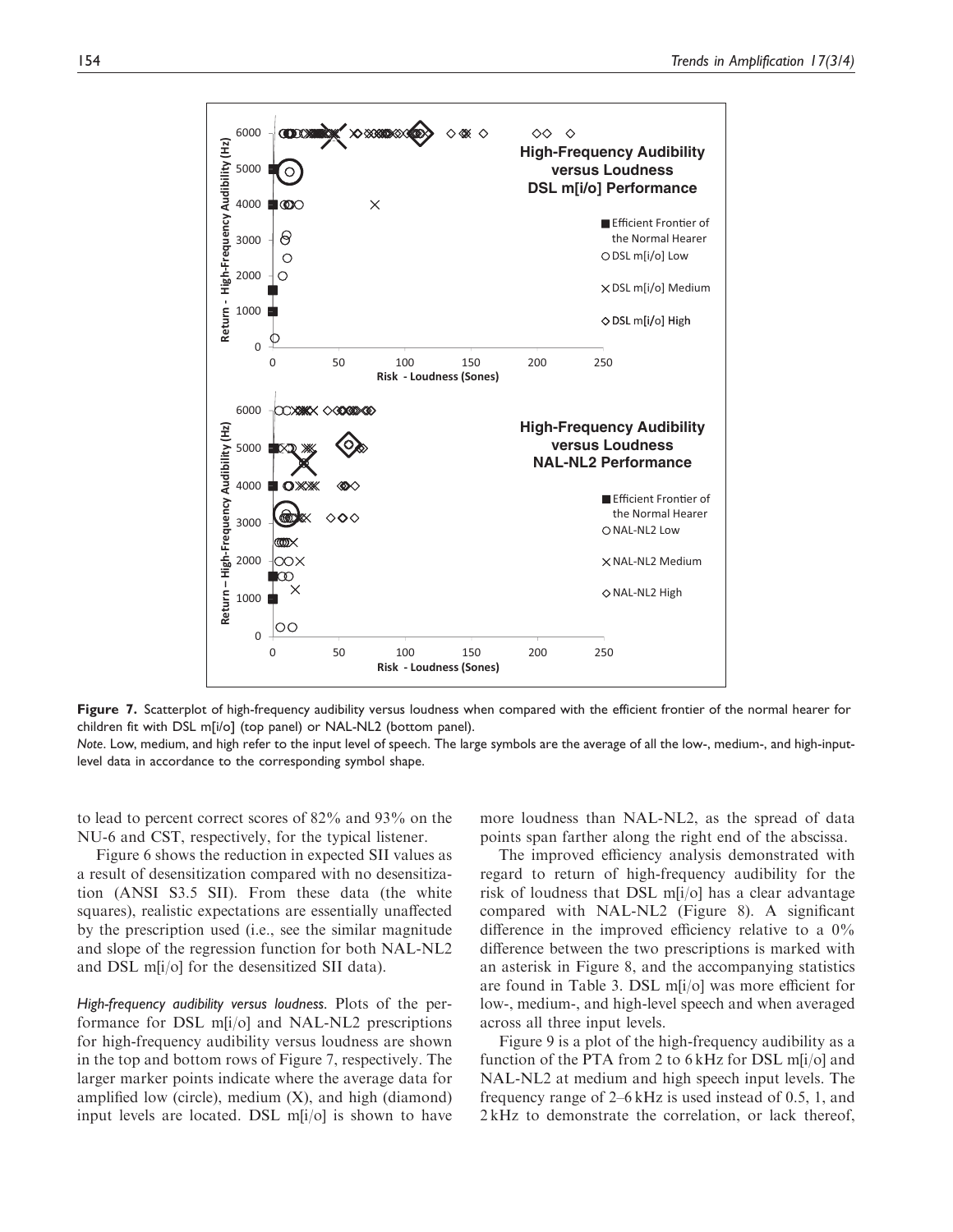

Figure 8. The improved efficiency for children fit with DSL m[i/o] when compared with NAL-NL2 in a return versus risk (high-frequency audibility vs. loudness) analysis.

Note. The asterisk refers to a statistically significant difference between the two prescriptions in efficiency.

Table 3. t-Test Statistics on Whether the Improved Efficiency Calculation for Return of High-Frequency Audibility Was Better Than No Difference (0%) for the Pediatric Population.

| Statistical Difference in Efficiency Between DSL m[i/o] and NAL-NL2 |                           |                           |                            |                             |  |  |  |  |  |
|---------------------------------------------------------------------|---------------------------|---------------------------|----------------------------|-----------------------------|--|--|--|--|--|
|                                                                     | Low                       | <b>Medium</b>             | High                       | Average across input levels |  |  |  |  |  |
| High-frequency audibility<br>versus loudness                        | $t(26) = 4.914, b < .001$ | $t(26) = 9.620, b < .001$ | $t(26) = 19.192, b < .001$ | $t(26) = 10.784, b < .001$  |  |  |  |  |  |

Note. All the  $p$  values represent significant differences.

between hearing loss at the high frequencies and highfrequency audibility with DSL m[i/o]. The data are reflective of one major goal of DSL m[i/o], which is to maximize the high-frequency audibility, no matter the severity of hearing loss, whereas NAL-NL2 will intentionally not prescribe high-frequency audibility as hearing loss increases because of the desensitized predictions that audibility in these cases would not increase SII calculations.

## Adult Selection

SII versus loudness. Plots of the performance for DSL m[i/o] and NAL-NL2 prescriptions for SII versus loudness are reported in Figure 10, top and bottom, respectively. The left panels plot the ANSI SII values on the ordinate axis, and the right panels plot the desensitized or reduced SII values on the ordinate axis. The larger marker points indicate where the average data for amplified low (circle), medium  $(X)$ , and high (diamond) input levels are located. DSL m[i/o] is shown to have greater loudness than NAL-NL2, as the spread of data points span further along the right of the abscissa.

Improved efficiency analysis demonstrated, with regard to return of SII for the risk of loudness, that NAL-NL2 has a significant advantage compared with DSL m[i/o] (Figure 11). This finding was evident for both the ANSI SII (black bars) and the desensitized SII (white bars). A significant difference in the improved efficiency relative to a 0% difference between the two prescriptions is marked with an asterisk in Figure 11, and the accompanying statistical analyses are found in Table 4.

To demonstrate the impact of SII values on percent correct scores for speech, transfer functions for the two commonly used speech materials in clinical audiology, that is, NU-6 (Studebaker et al., 1993) and CST (Humes, 2002; Sherbecoe & Studebaker, 2002, 2003), were used. The estimated percent correct score for each audiogram (unaided, aided with DSL m[i/o], and aided with NAL-NL2) is plotted as a function of the  $0.5$ -,  $1$ -, 2-kHz PTA (Figure 12). The NU-6 predictions are shown in the top panels, and the CST predictions are shown in the bottom panels. The left panels include the predictions based on the ANSI SII values, and the right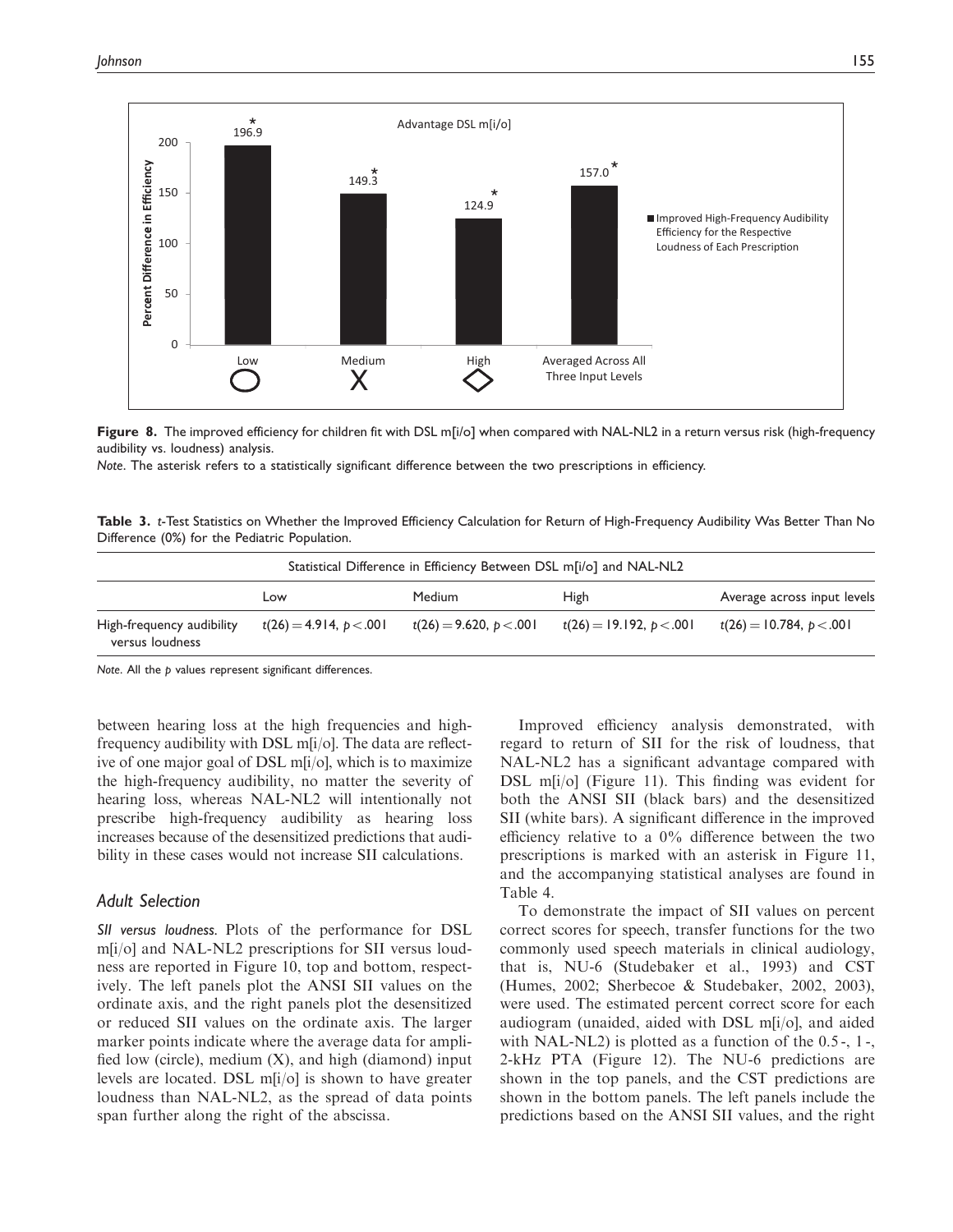

Figure 9. The amount of high-frequency audibility as a function of PTA for children fit with either the DSL m[i/o] (top panels) or NAL-NL2 (bottom panels) at medium-(left column) and high-(right column) input levels.

panels include the predictions based on the desensitized SII. Hence, the benefit from amplification for speech in quiet can be visualized. In general, the plots indicate that percent correct predictions are better for the DSL m[i/o] prescription than the NAL-NL2 prescription when the PTA exceeds approximately 60 dB HL. When the predictions are desensitized (Figure 12, right) for increasing hearing loss, however, the expected performance with the two prescriptions is equivalent.

Figure 13 (with second-order polynomial regression lines) is reflective of the fact that with increasing hearing loss, even when aided with well-validated generic prescriptions, individuals are expected to have decreased performance abilities to recognize speech. Again, this concept is often generalized to realistic expectations counseling for hearing aids in clinical practice, but usually without any quantified reference. Realistic expectations appear to not be affected by the prescription used (i.e., see the similar slopes for both NAL-NL2 and DSL m[i/o] for the desensitized SII data). Also, visually evident is the reduction in expected SII values as a result of assumed desensitization compared with no desensitization (ANSI S3.5 SII). Similarity of the slopes for the pediatric data is also noted in Figure 6 and the adult data in Figure 13, suggesting that the decrement to realistic expectations with increasing hearing loss would be similar with both populations. The overall reduction in performance for the pediatric data compared with the adult data here is the use of the agerelated proficiency factor of Scollie (2008) in pediatric data calculations.

High-frequency audibility versus loudness. Plots of the performance for DSL m[i/o] and NAL-NL2 prescriptions for high-frequency audibility versus loudness are reported in the top and bottom rows of Figure 14, respectively. The larger marker points indicate where the average data for amplified low (circle), medium (X), and high (diamond) input levels are located. DSL  $m[i/O]$  is shown to have more loudness than NAL-NL2 as the spread of data points span farther along the right of the abscissa. A significant difference in the improved efficiency relative to a 0% difference between the two prescriptions is marked with an asterisk in Figure 15, and the accompanying statistics are found in Table 5.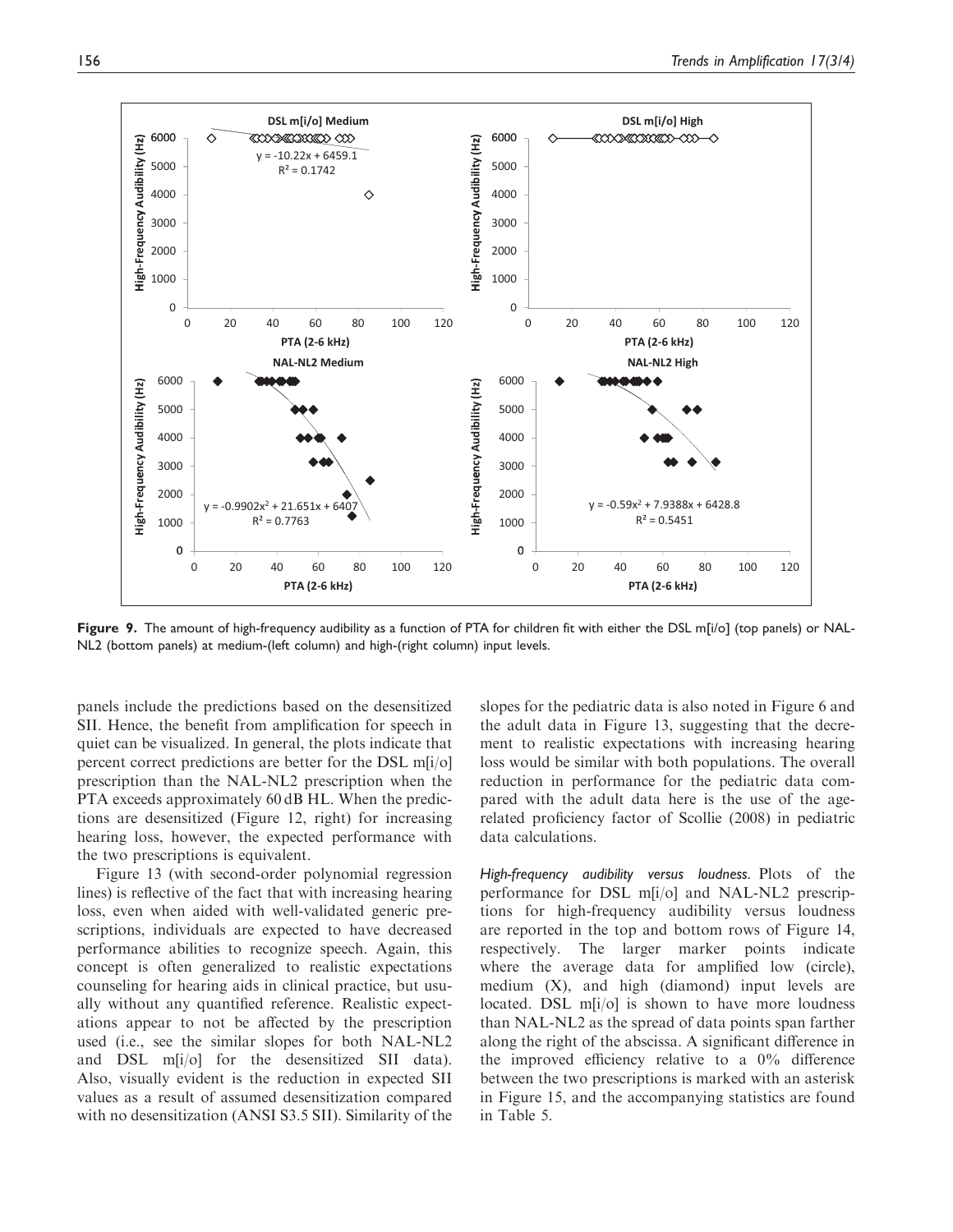

Figure 10. Scatter plot of SII versus loudness when compared with the efficient frontier of the normal hearer for adults fit with DSL m[i/o] (top panels) or NAL-NL2 (bottom panels).

Note. Low, medium, and high refer to the input level of speech. The large symbols are the average of all the low-, medium-, and high-inputlevel data in accordance to the corresponding symbol shape.



Figure 11. The improved efficiency for adults fit with NAL-NL2 when compared with DSL m[i/o] in a return versus risk (SII vs. loudness) analysis.

Note. The asterisk refers to a statistically significant difference between the two prescriptions in efficiency.

The improved efficiency analysis demonstrated, with regard to return of high-frequency audibility for the risk of loudness, that DSL m[i/o] has a significant advantage over NAL-NL2 at medium and high input levels (Figure 15). However, for the low input level, NAL-NL2 is more efficient. Interestingly, the efficiency

advantage for NAL-NL2, in this case at the low input level, appears to stem from less, presumably an unintentional, return of high-frequency audibility for DSL m[i/ o]. On average, DSL m[i/o] only prescribed high-frequency audibility through 2,275 Hz and for 4 of the 27 audiograms prescribed no RMS audibility at any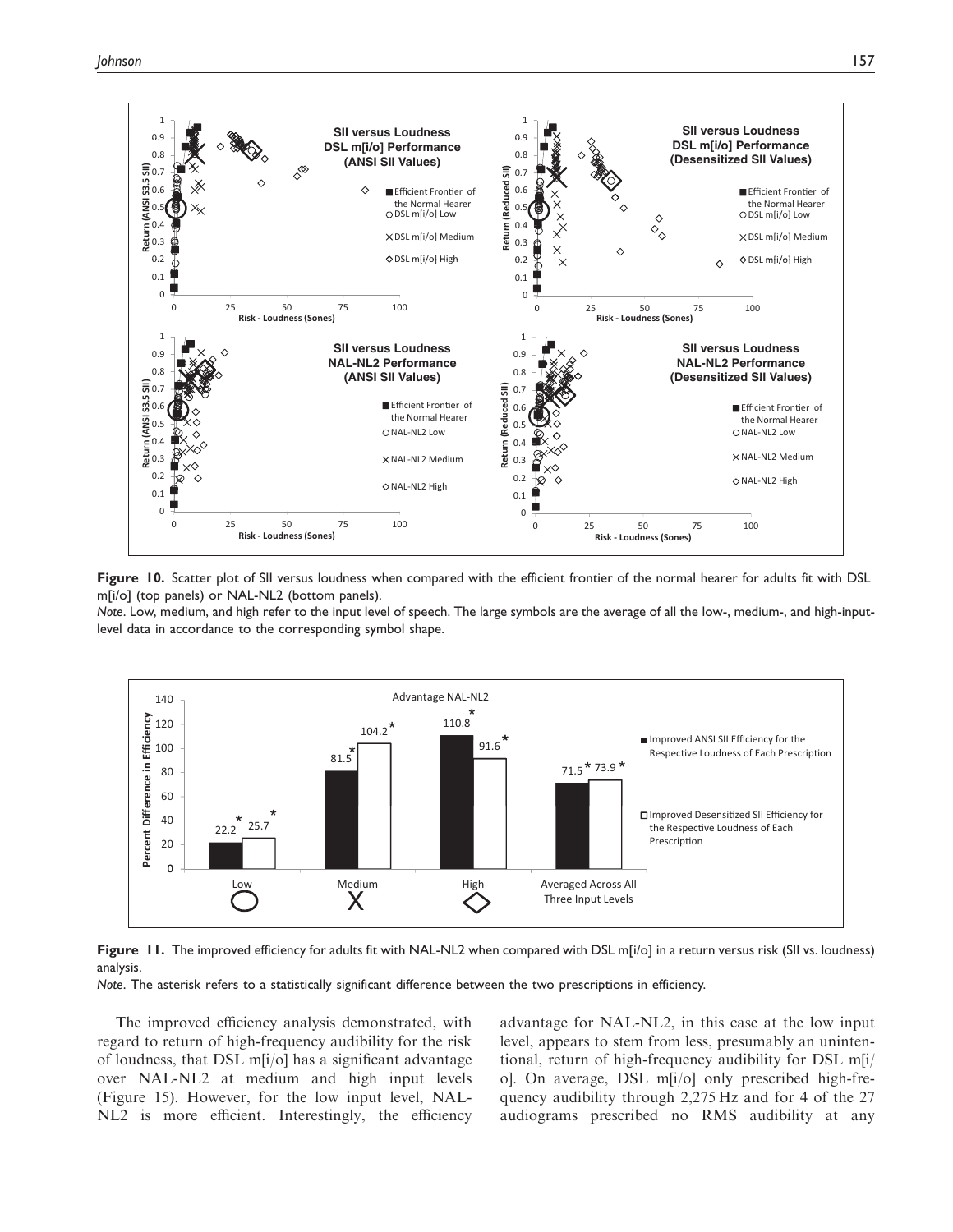| Statistical Difference in Efficiency Between DSL m[i/o] and NAL-NL2 |                           |                                                            |                            |                                |  |  |  |  |  |
|---------------------------------------------------------------------|---------------------------|------------------------------------------------------------|----------------------------|--------------------------------|--|--|--|--|--|
|                                                                     | Low                       | <b>Medium</b>                                              | High                       | Average across<br>input levels |  |  |  |  |  |
| ANSI SII versus loudness                                            |                           | $t(26) = 3.013$ , $p = .006$ $t(26) = 33.334$ , $p < .001$ | $t(26) = 16.505, p < .001$ | $t(26) = 25.310, p < .001$     |  |  |  |  |  |
| Desensitized SII versus loudness                                    | $t(26) = 5.199, b = .001$ | t(26) = 43.197, $p < .001$                                 | $t(26) = 44.561, b < .001$ | $t(26) = 36.032, b < .001$     |  |  |  |  |  |

Table 4. t-Test Statistics on Whether the Improved Efficiency Calculation for Return of SII Was Better Than No Difference (0%) for the Adult Population.

Note. All the  $p$  values represent significant differences.



Figure 12. Scatterplot of percent correct scores with (right column) and without (left column) desensitization as a function of PTA for adults fit with DSL m[i/o] (squares) or NAL-NL2 (circles) on both the NU-6 (top row) and CST (bottom row) speech material.

frequency for adults at the soft input level. However, NAL-NL2 has, on average, high-frequency audibility through 3591 Hz (i.e., the only time NAL-NL2 has more high-frequency audibility than DSL m[i/o]).

Figure 16 is a plot of the high-frequency audibility as a function of the PTA from 2 to 6 kHz. The frequency range of 2 to 6 kHz is used instead of 0.5, 1, and 2 kHz to demonstrate the correlation between hearing loss at the high frequencies and high-frequency audibility. The data are reflective of one major goal of DSL m[i/o], which is to maximize the high-frequency audibility, no matter the severity of hearing loss, whereas NAL-NL2 will intentionally not prescribe high-frequency audibility as hearing loss increases because of the desensitized predictions that audibility in these cases would not be useful to speech understanding. Also noted is the similarity of the slope values between the pediatric data in Figure 9 and the adult data in Figure 16, suggesting that the recommended high-frequency audibility of both prescriptions is maintained for both patient populations.

### **Discussion**

#### Pediatric Selection

These results clearly demonstrate the efficiency advantage of NAL-NL2, compared with DSL m[i/o] for the SII, and of DSL m[i/o], compared with NAL-NL2, for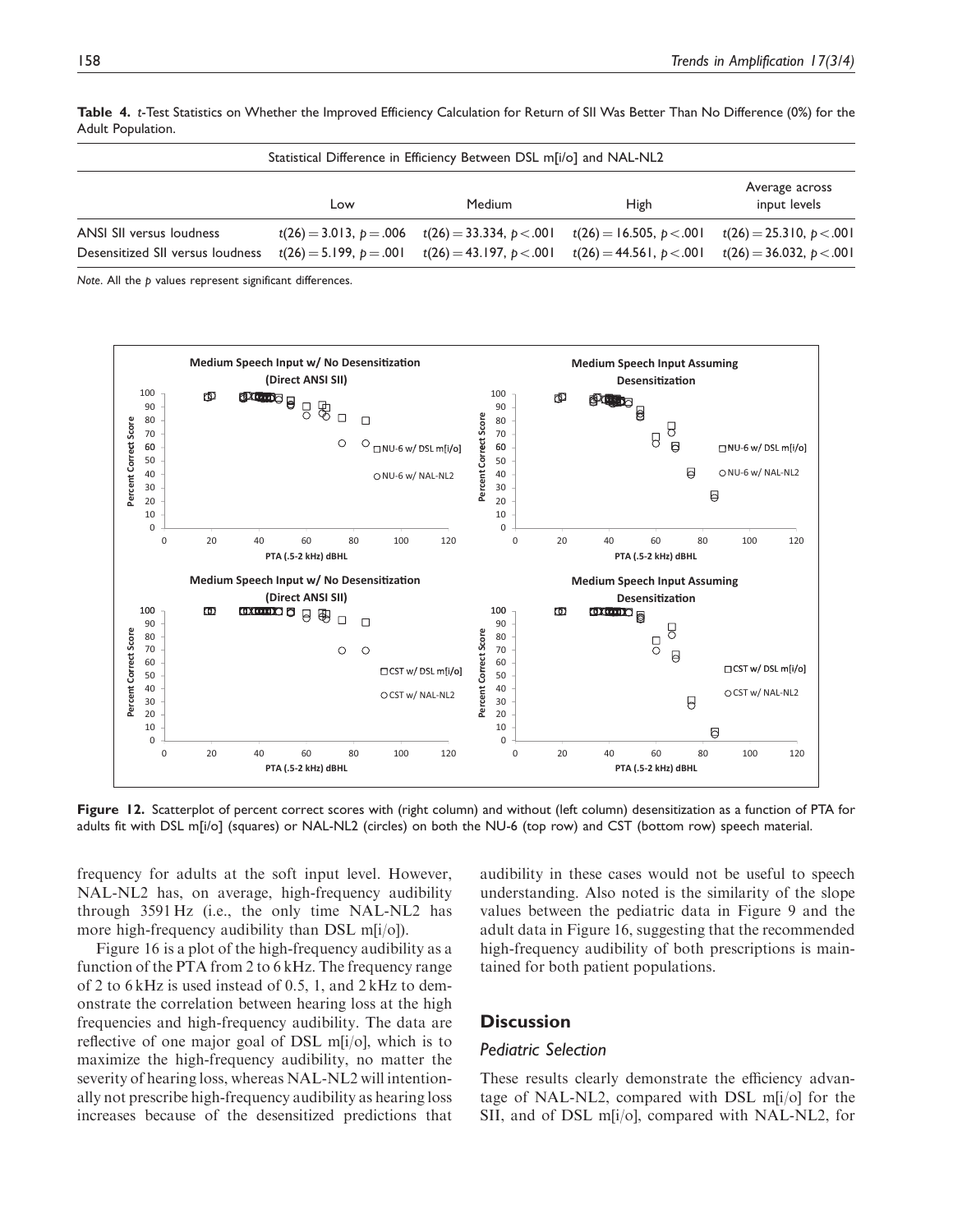

**Figure 13.** The reduction of SII for adults as hearing loss increases. Note. The ANSI SII values (black triangles) and desensitized SII values (white squares) are shown for DSL m[i/o] (top panel) and NAL-NL2 (bottom panel).

the high-frequency audibility. The reduction in predicted SII for both prescriptions with increasing hearing loss was also apparent. With regard to increasing hearing loss and high-frequency audibility, the DSL m[i/o] prescription continued to prescribe audibility as hearing loss increased, whereas NAL-NL2 provided less highfrequency audibility with increased hearing loss because of its use of the desensitization factor.

## Adult Selection

The efficiency advantage of NAL-NL2 compared with DSL m[i/o] for predicted SII is evident for the adult population. In contrast, for high-frequency audibility, DSL m[i/o] compared with NAL-NL2 reveals an efficiency advantage for medium and high input level speech input. Also, a reduction in predicted SII occurred for both prescriptions with increased hearing loss. With regard to increasing hearing loss and highfrequency audibility, the DSL m[i/o] prescription continued to prescribe audibility as hearing loss increased, whereas NAL-NL2 provided less high-frequency audibility with increased hearing loss, again because of its use of the desensitization factor.

## Is the Additional Audibility Prescribed by DSL m[i/o] Useful to Speech Understanding?

Given the additional audibility prescribed by DSL m[i/o] when compared with NAL-NL2, it is reasonable to think that DSL m[i/o] might enable those with greater high-frequency hearing impairment to have additional speech intelligibility benefits. However, desensitization suggests that, at least for the average individual of a given decibels HL impairment, this expectation is not demonstrated in speech recognition scores (Carhart, 1951; Ching et al., 1998, 2011; Pavlovic et al., 1986; Studebaker et al., 1997).

At the same time, any use of a desensitization factor (based on average data) would not necessarily apply to a range of individuals, particularly those individuals with less desensitization than average who presumably might well benefit from a high-frequency extension. Thus, although NAL-NL2 prescribes high-frequency audibility that is expected to maximize SII for the average listener, DSL m[i/o] prescribes a high-frequency audibility that may be optimal for a range of listeners at the cost of additional loudness, which, if unconstrained, could presumably pose a safety risk for noise-induced hearing loss (Macrae, 1994, 1995, 1996).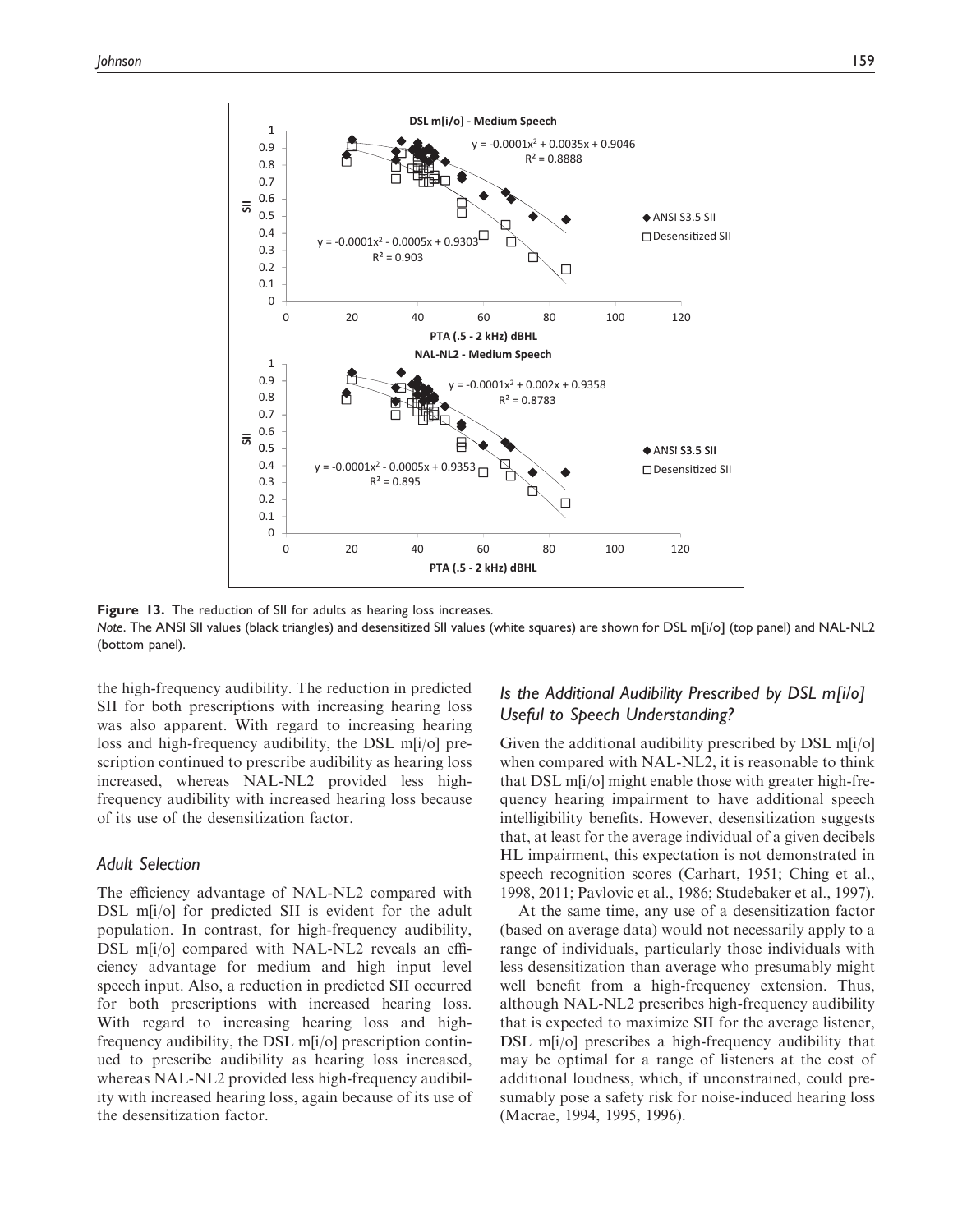

Figure 14. Scatterplot of high-frequency audibility versus loudness when compared with the efficient frontier of the normal hearer for adults fit with DSL m[i/o] (top panel) or NAL-NL2 (bottom panel).

Note. Low, medium, and high refer to the input level of speech. The large symbols are the average of either all the low-, medium-, and highinput-level data in accordance to the corresponding symbol shape.

One matter requiring additional inquiry is whether the average desensitization factor assumed by NAL-NL2 is accurate or has been replicated. Ching et al. (2011) reported that the amount of desensitization, which varies as a function of threshold, did not differ and depended on the speech material (e.g., BKB sentences, CUNY words, or VCV syllables). In addition, the authors report on the amount of desensitization as a function of sensation level (dB) across a range of low to high input levels. The function that best represented the amount of desensitization observed was as follows:

Desensitized audibility  $(k<sup>'</sup>)$ ,

$$
k' = \left[ \left( \frac{k}{30} \right)^p + m^p \right]^{1/p}
$$

in which

$$
m = \frac{1}{1 + e^{0.075(T - 66)}},
$$
  

$$
p = \frac{T}{8} - 15,
$$

and T is the amount of frequency-specific hearing loss in decibels HL.

In a separate study published nearly a decade earlier by Sherbecoe and Studebaker (2003) and used in Humes (2002), these investigators also reported a desensitization factor which was based on PTA at a single input level of 65 dB SPL (i.e., their factor did not vary as a function of sensation level). The Sherbecoe and Studebaker (2003) factor was based on the performance of an entirely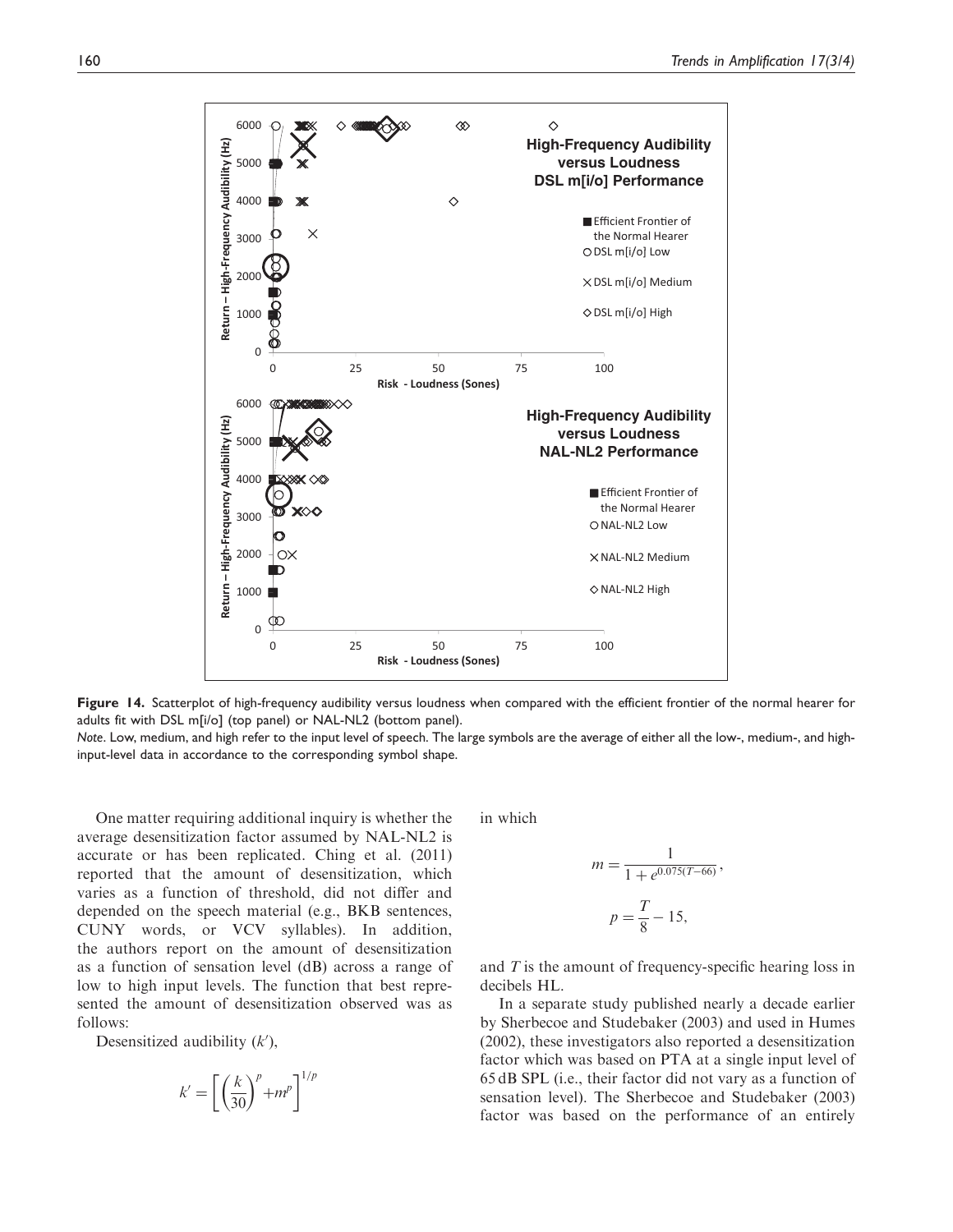

Figure 15. The improved efficiency for adults fit with DSL m[i/o] when compared with NAL-NL2 in a return versus risk (high-frequency audibility vs. loudness) analysis.

Note. The asterisk refers to a statistically significant difference between the two prescriptions in efficiency.

Table 5. t-Test Statistics on Whether the Improved Efficiency Calculation for Return of High-Frequency Audibility Was Better Than No Difference (0%) for the Adult Population.

| Statistical Difference in Efficiency Between DSL m[i/o] and NAL-NL2 |                          |                            |                            |                             |  |  |  |  |  |  |
|---------------------------------------------------------------------|--------------------------|----------------------------|----------------------------|-----------------------------|--|--|--|--|--|--|
|                                                                     | Low                      | <b>Medium</b>              | High                       | Average across input levels |  |  |  |  |  |  |
| High-frequency audibility<br>versus loudness                        | $t(26) = 5.13, b < .001$ | $t(26) = 24.566, b < .001$ | $t(26) = 22.581, b < .001$ | $t(26) = 0.463, b < .647$   |  |  |  |  |  |  |

Note. All the  $p$  values represent significant differences.

different set of listeners and with different speech material (i.e., the CST of Cox, Alexander, & Gilmore, 1987). Most pertinent, though, is that the data indicate that for the 27 audiograms used in this study on MPT, both the Sherbecoe and Studebaker (2003) and the Ching et al. (2011) desensitization factors yield near-identical reductions to the ANSI SII calculated values (within 1/100 hundredth units; Table 6). Specifically, the reduction was 0.12 using the Ching et al. (2011) desensitization factor (used within NAL-NL2) and was 0.11 using the Sherbecoe and Studebaker (2003) desensitization factor. The agreement between the two datasets that lead to the derivation of these two factors is substantial evidence that at least, on average, the amount of desensitization can be accurately estimated based on measures of an audiogram.

## Decrement to Expected Speech Intelligibility With and Without Desensitization

Figures 5 and 6, as well as Figures 12 and 13, indicate the realistic expectations regarding speech intelligibility across a range of individuals with increasing PTA when fit to prescriptive recommendations (using hearing aids providing no SNR improvement—an omnidirectional microphone). If desensitization did not occur (direct ANSI SII) with increasing hearing loss, then the expected percent correct scores for individuals with severe hearing loss will be better than 50% (with an advantage to the DSL m[i/o] prescription, as shown in the left panels of Figures 5 and 12). However, because desensitization does have an impact, at least to some extent, with increasing hearing loss, percent correct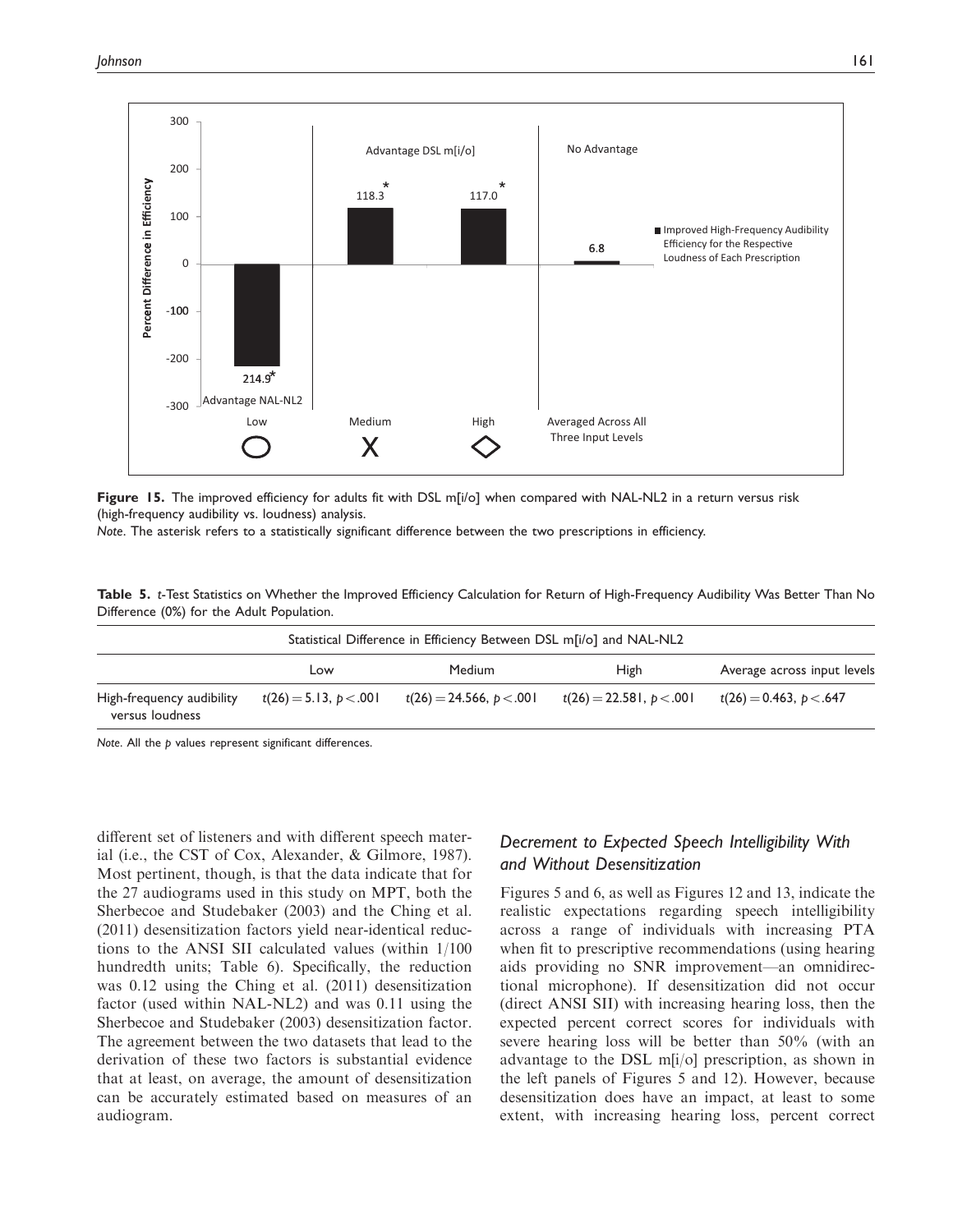

Figure 16. The amount of high-frequency audibility as a function of PTA for adults fit with either the DSL m[i/o] (top panels) or NAL-NL2 (bottom panels) at medium (left column) and high (right column) input levels.

|  |  |  | Table 6. Similarity in Reduction to the Estimated SII Value Between Two Desensitization Factors Each of Which Were Based on |  |  |  |
|--|--|--|-----------------------------------------------------------------------------------------------------------------------------|--|--|--|
|  |  |  | Magnitude of Pure Tone Hearing Loss and Derived From Different Study Populations and Speech Materials.                      |  |  |  |

|                                                                |                                                                                                                                                                                             |             | Amount of reduction to ANSI SII (on average) |              |
|----------------------------------------------------------------|---------------------------------------------------------------------------------------------------------------------------------------------------------------------------------------------|-------------|----------------------------------------------|--------------|
|                                                                | Studied with adults only                                                                                                                                                                    | SII for low | SII for medium                               | SII for high |
| Desensitization varying as<br>a function of sensation<br>level | NAL-NL2 desensitization factor (ori-<br>ginally described in Ching et al., 2011<br>for BKB sentences. CUNY words.<br>and VCV syllables and reported in<br>$\lambda$ lohnson & Dillon, 2011) | 0.02        | 0.12                                         | 0.13         |
| Only investigated for a<br>65-dB input level                   | Applying the hearing loss desensitiza-<br>tion factor in Humes (2002) based<br>on CST speech material audibility-<br>index predictions (Sherbecoe &<br>Studebaker, 2003)                    |             | 0.11                                         |              |

Note. BKB = Bamford-Kowal-Bench; CUNY = City University of New York; VCV = Vowel-Consonant-Vowel.

scores will be below 50% for the word level and sentence speech material (right panels of Figures 5 and 12). As such, in Figure 6 and 13, the desensitized SII estimates reveal similar negative slopes (decrements to SII with increasing hearing loss), regardless of the prescription. The similar negative slopes imply that the reduction in expected speech intelligibility with increasing hearing loss is not impacted by the selection of prescription.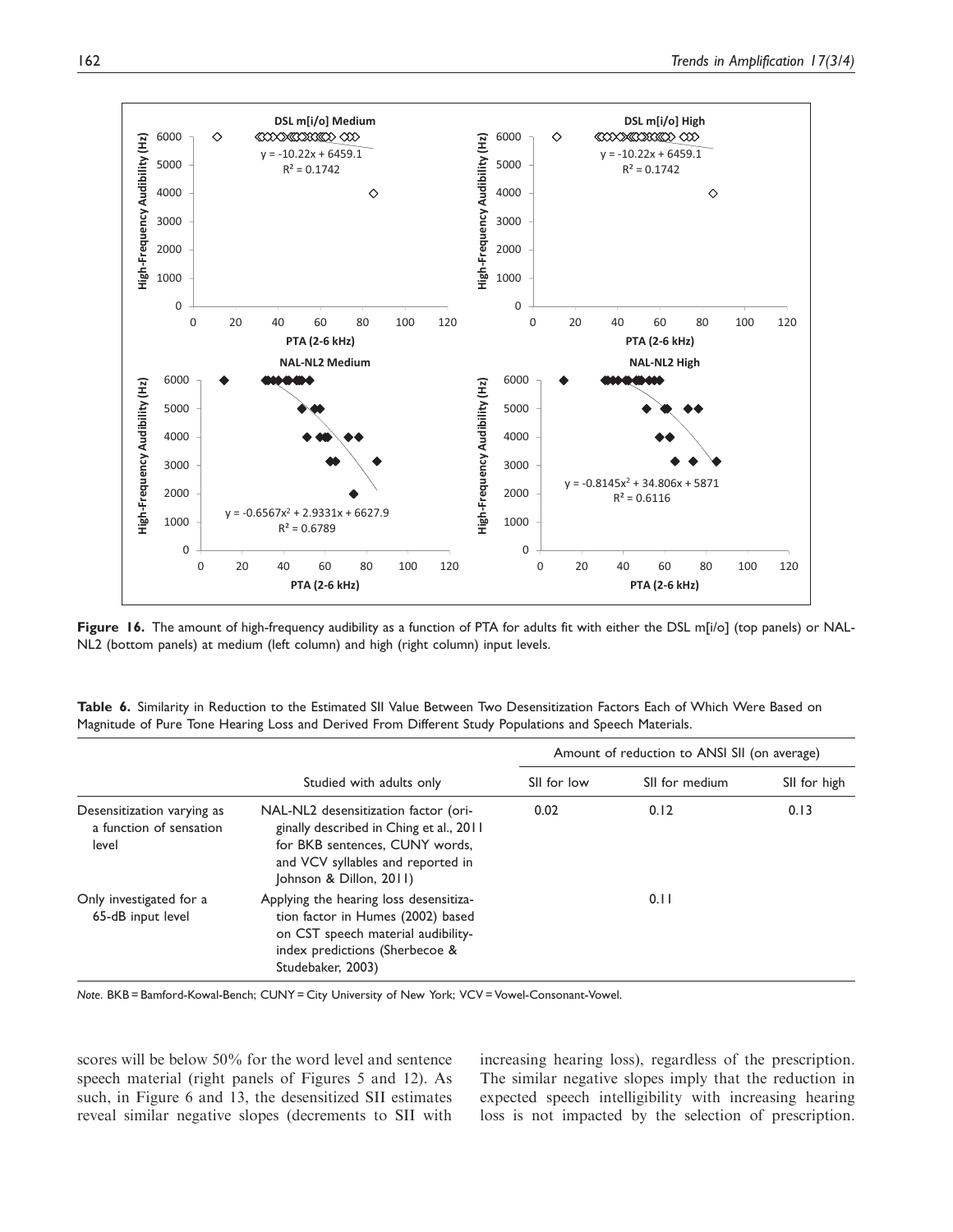More importantly, the negative slopes convey the often vague notion that those with sensorineural hearing impairment should have realistic expectations regarding how well they will hear with hearing aids, particularly as hearing loss decreases.

Using the second-order polynomial regression equations in Figures 6 and 13, a clinician can very simply approximate the predicted SII for any given PTA and then use a transfer function to predict average realistic expectations of percent correct scores for speech recognition in quiet for hearing aids fit to either an NAL-NL2 or a DSL m[i/o] prescription. The equations can be thought of as similar to an approximation of the more complex calculation of a complete SII procedure involving some 8 steps and 15 variables in each of 18 one-third octave bands (i.e., some 2,160 separate calculations) according to ANSI S3.5-1997 (R2007) description. In essence, the SII approximation operates in a similar principle to the Born–Oppenheimer approximation commonly known in Physics (i.e., two less complicated consecutive steps to simplify Schrödinger's partial differential eigenvalue equation of 162 variables for computation of the energy and wave function of an average-sized molecule). The approximated SII is, for most practical clinical purposes, similar to the SII had the much more precise version of 2,160 calculations been used.

To further demonstrate the accuracy of the approximation to data and calculations beyond the study sample, the following information is presented. Stiles, Bentler, and McGregor (2012) reported that children fit with hearing aids having an aided auditory-only ANSI SII value of 0.65 or higher had better receptive vocabulary outcomes than children with less audibility or lower SII. McCreery (2013) reported on the Pediatric Audiological Monitoring Protocol normative range for the DSL m[i/o] prescription and indicated that children with up to an 80-dB PTA had an SII of 0.65 when the targets are achieved. In the accompanying software application to this article, for DSL m[i/o], an 80-dB PTA, and assuming the ANSI S3.5-1997 (R2007) full contributions of audibility to speech intelligibility (e.g., Stiles et al., 2012), the SII approximation yields the exact same 0.65 SII value. It should be noted, however, that when the principles of desensitization are applied to the SII calculation, the effective SII may in actuality be only about 0.35. This means that audibility and effective audibility are not one and the same and should not to be regarded as interchangeable terms when speaking of contributions to intelligibility. In turn, the realistic expectation of speech recognition percent correct performance for an SII of 0.65 and 0.35 are also not the same.

With regard to the PTA (at  $0.5$ , 1, and  $2kHz$ ) approximation of SII, it must be acknowledged that

the configuration of the 27 losses used was of a typical sloping nature (i.e., worse sensitivity in the high frequencies than in the low frequencies). The approximations presented may not apply with the same accuracy to rising hearing loss configurations where hearing sensitivity is poor through 2 kHz and then within normal limits above 2 kHz. To address this issue, as well as to improve on SII approximations with various hearing loss configurations, high-frequency PTA (at 3, 4, and 6 kHz) was included in further equation development. Squaring the reported  $R$  values and averaging across all equations presented, the equations recover 94.6% of the variability in SII due to hearing loss, age, prescription, and speech recognition model. The improved equations relating hearing loss thresholds to SII were as follows:

#### Unaided

Adult, ANSI SII

$$
- 0.012(0.5, 1, 2 \text{ PTA}) + -0.006 \quad (3, 4, 6 \text{ PTA}) + 1.347, \quad R = .966
$$

Adult, Desensitized SII

$$
- 0.012(0.5, 1, 2 \text{ PTA}) + -0.006(3, 4, 6 \text{ PTA}) + 1.311, R = .969
$$

Ped-3 years, ANSI SII

$$
- 0.006(0.5, 1, 2\text{ PTA}) + -0.003(3, 4, 6\text{ PTA}) + .730, R = .972
$$

Ped-3 years, Desensitized SII

$$
- 0.006(0.5, 1, 2PTA)
$$
  
+ -0.003 (3, 4, 6PTA) + .705,  $R = .969$ 

Aided

Adult, NAL-NL2, ANSI SII

$$
- 0.007(0.5, 1, 2\text{ PTA}) + -0.004(3, 4, 6\text{ PTA}) + 1.299, R = .975
$$

Adult, NAL-NL2, Desensitized SII

$$
- 0.008(0.5, 1, 2 \text{ PTA}) + -0.005(3, 4, 6 \text{ PTA}) + 1.294, R = .988
$$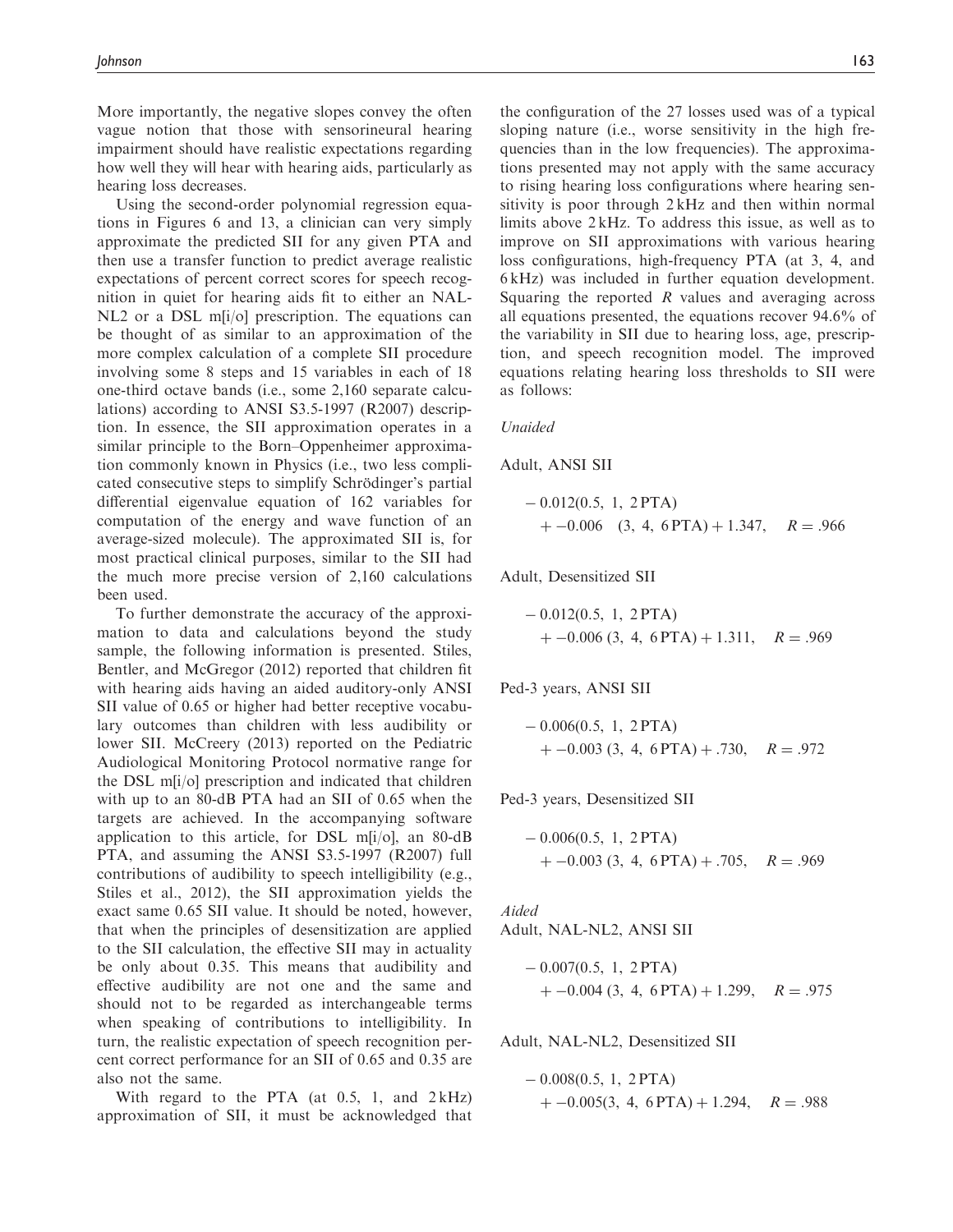Adult, DSL m[i/o], ANSI SII

 $-0.005(0.5, 1, 2PTA)$  $+ -0.003(3, 4, 6\text{ PTA}) + 1.237, R = .973$ 

Adult, DSL m[i/o], Desensitized SII

 $-0.008(0.5, 1, 2PTA)$  $+ -0.005(3, 4, 6\text{ PTA}) + 1.310, R = .988$ 

Ped-3 years, NAL-NL2, ANSI SII

 $-0.003(0.5, 1, 2PTA)$  $+ -0.002(3, 4, 6PTA) + .693, R = .943$ 

Ped-3 years, NAL-NL2, Desensitized SII

 $-0.0046(0.5, 1, 2PTA)$  $+ -0.0025(3, 4, 6\text{ PTA}) + .711, R = .985$ 

Ped-3 years, DSL m[i/o], ANSI SII

 $-0.002(0.5, 1, 2PTA)$  $+ -0.001(3, 4, 6PTA) + .600, R = .961$ 

Ped-3 years, DSL m[i/o], Desensitized SII

 $-0.0045(0.5, 1, 2PTA)$  $+ -0.0024(3, 4, 6PTA) + .688, R = .985.$ 

#### Clinical Access to Realistic Expectation Estimates

Speech recognition in quiet. To facilitate the use of these equations and realistic expectation calculations for speech understanding estimates in quiet, a software program has been created with a graphical user interface (see article accompanied.exe file). Floor and ceiling limits have been placed on the calculations to keep SII predictions in the range of 0 to 1.0 and percent correct scores in the range of  $0\%$  to  $100\%$ . Also, aided calculations are set to always equal or exceed unaided calculations at extreme limits of the equation predictions. SII and percent correct scores are generated from the entry of 0.5 -, 1 -, and 2-kHz PTA thresholds and the 3 -, 4 -, and 6-kHz PTA thresholds for different ages, prescriptions, and speech intelligibility models with the simple click of radio buttons. If desired, the age proficiency factor of Scollie (2008), across age range of 3 to 100, may be used to modify the SII approximation. Because clinicians and researchers may also be interested in making predictions regarding the presence of visual cues to the listener, auditory–visual (AV) SII predictions are also made available per the ANSI S3.5-1997 (R2007) equations.

$$
S_{\rm AV} = b + c \times S_{\rm AO},
$$

where  $b$  and  $c$  are constants

for  $S_{AO} \le 0.2$ ,  $b = 0.1$ , and  $c = 1.5$ , for  $S_{AO} > 0.2$ ,  $b = 0.25$ , and  $c = 0.75$ .

The  $S_{AV}$  values are then transformed to percent correct scores using the aforementioned NU-6 and CST transfer functions.

As an example, for a 0.5 -, 1 -, and 2-kHz PTA of 50 dB HL and 3 -, 4 -, and 6-kHz PTA of 90 dB HL based on desensitized SII values and appropriate transfer functions, unaided percent correct scores for an adult listening to NU-6 and CST speech materials without visual cues (i.e., auditory only) is 20.4% and 3.3%, respectively, for an SII of 0.17. The NAL-NL2 aided percent correct scores are 75.3% and 86.6% correct for the NU-6 and CST, respectively, for a desensitized SII of 0.44. The DSL m[i/o] aided percent correct scores are also 77.8% and 89.2% correct for the NU-6 and CST, respectively, for a desensitized SII of 0.46. Caution is warranted to prevent interpreting the approximations as the ability of one prescription to outperform the other prescription, particularly, when small SII differences of less than 0.05 are present.

The intent of the calculations is to afford both the hearing health-care professional and the patient a realistic expectation of aided performance and benefit from hearing aids and not an absolute prediction. Moreover, the predictions do not consider intrinsic factors of the patient, but instead the extrinsic variables of hearing loss, amplification, and our current understanding of modeling speech recognition. These approximations are acknowledged as based on the highly specified typical or highly specified average individual; if the patient has other characteristics (e.g., poor word recognition abilities and cognitive decline), obtained performance and benefit may be worse than expected. At the same time, some individuals may be able to outperform these expectations. Therefore, although the realistic expectations are highly specified based on hearing loss severity and configuration, age, prescription, and the speech recognition model, the expectations are, nonetheless, still approximations.

Apparent from comparisons of the SII data via alternating the traditional and revised speech recognition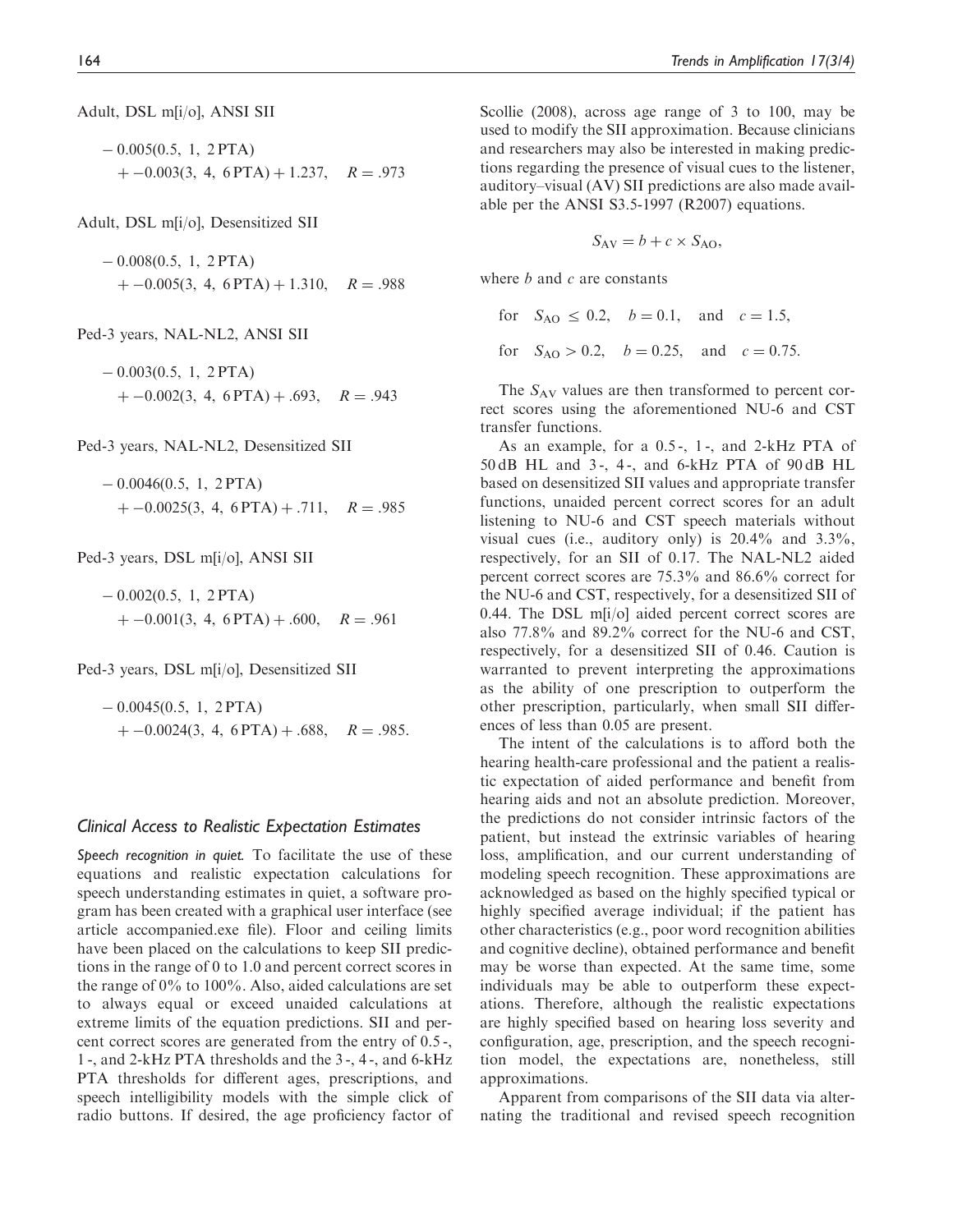model in the software, the great equalizer of realistic expectations with the two prescriptions is the HLD factor in the revised SII model. In other words, under the assumptions of the traditional ANSI SII model (i.e., any audibility is useful), DSL m[i/o] appears to offer superior speech recognition compared with NAL-NL2. But, with the revised SII model including desensitization, the two prescriptions are essentially equivalent for speech recognition. Rather than focusing just on modeled speech recognition, the return of speech recognition and high-frequency audibility for the risk of loudness to create a measure of efficiency (as presented in the article) is suggested as the more viable means for differentiating the utility of each prescription.

Speech recognition in noise. From both the unaided and aided NU-6 percent score, SNR loss estimates were derived with a transfer function based on collected data published in Figure 8 of Wilson (2011). As a slight improvement to the transfer function published as a second-order polynomial with an  $R^2$  value of .61, which used only the higher NU-6 score in quiet of two presentation levels to predict the 50% correct Words-in-Noise (WIN) test SNR, the low-frequency (0.5, 1, and  $2$  kHz) and the high-frequency  $(3, 4, 4)$  and  $6$  kHz) PTA were added as additional predictor variables. All three variables were identified as significant nonredundant predictors of the WIN thresholds, with an overall  $R$  value of .80 accounting for 64% of the variance (i.e.,  $R^2 = .64$ ). The 50% correct WIN threshold was given by the following approximation equation:

50% correct WIN test SNR  $= 17.685 + 0.068(3, 4, and 6 kHz PTA)$  $+0.075(0.5, 1, and 2 kHz PTA)$  $-0.122$ (NU-6 percent score).

When hearing thresholds of 0 dB HL were entered into the developed software, a 98.9% correct score on the NU-6 was approximated from the calculated SII for a realistic expectation of speech recognition in quiet. Following which, 0 dB HL thresholds and a 98.9% correct score on the NU-6 approximated a 50% correct WIN test SNR of 5.6 dB for the realistic expectation of speech recognition in noise. Next, in order for the software to report the 50% correct SNR as a loss relative to the listener with normal hearing sensitivity, 5.6 dB was subtracted from the 50% correct WIN test SNR. As a result, the listener with normal hearing sensitivity can be said to have no loss of SNR (i.e., an SNR loss threshold of 0 dB). Subsequently, in the software, SNR loss values greater than 0 dB indicate performance worse than the listener with normal hearing sensitivity and SNR loss values less than 0 dB indicate performance better than the listener with normal hearing sensitivity.

The expected change to SNR loss based on additional hearing aid technology components is approximated based on previous works (Hawkins, 1984; Pittman, Lewis, Hoover, & Stelmachowicz, 1999; Ricketts, 2000). Specifically, from Figure 7 of Ricketts (2000), a first-order directional microphone provided a 4-dB SNR advantage compared with an omnidirectional microphone, on average, in a hearing aid with no venting. Increasing vent size from 1 mm to 2 mm to an open ear canal lead to smaller SNR advantages of 3.6, 3.2, and 2.4 dB, respectively. Or, stated differently, the increasing vent sizes lead to a reduction in the SNR advantage by 10%, 20%, and 40%, respectively.

Bilateral first-order directional hearing aid microphones, which share their SNR advantage wirelessly with one another, result in about a 7-dB SNR advantage. A classic FM system or wireless remote microphone when combined with a directional (also known as environmental) hearing aid microphone results in about a 10-dB SNR advantage, whereas a classic FM system or wireless remote microphone in isolation, without the degradation of an environmental hearing aid microphone, provides the most SNR advantage of about 15 dB. The software allows for any combination of these hearing aid technology components and venting to provide a realistic expectation of speech recognition in noise.

### Concluding Remarks

Results from this study suggests, on average, that the additional audibility provided by DSL m[i/o] would not significantly increase speech understanding, because the amount of desensitization assumed by NAL-NL2 is providing accurate predictions concerning the use of high-frequency audibility. Presumably, there may be select individuals with sensorineural loss that may have significantly less desensitization than average (based on hearing loss in decibels HL). These individuals may gain additional speech intelligibility benefits from an extension of audibility to the high frequencies beyond what would be prescribed by NAL-NL2.

In 2003, based on large U.S. National Institutes of Health and Veteran Affairs funded studies, Humes reported that audibility reduces the largest portion of the variability in hearing aid outcome components, explaining almost half the total variance (i.e., of the 65% on speech recognition performance outcome component that could be accounted for approximately two thirds of that [45%] was from audibility). Audibility versus effective audibility was not parsed out as part of the study. Only subjective sound quality could explain 7% of the subjective benefit/satisfaction outcome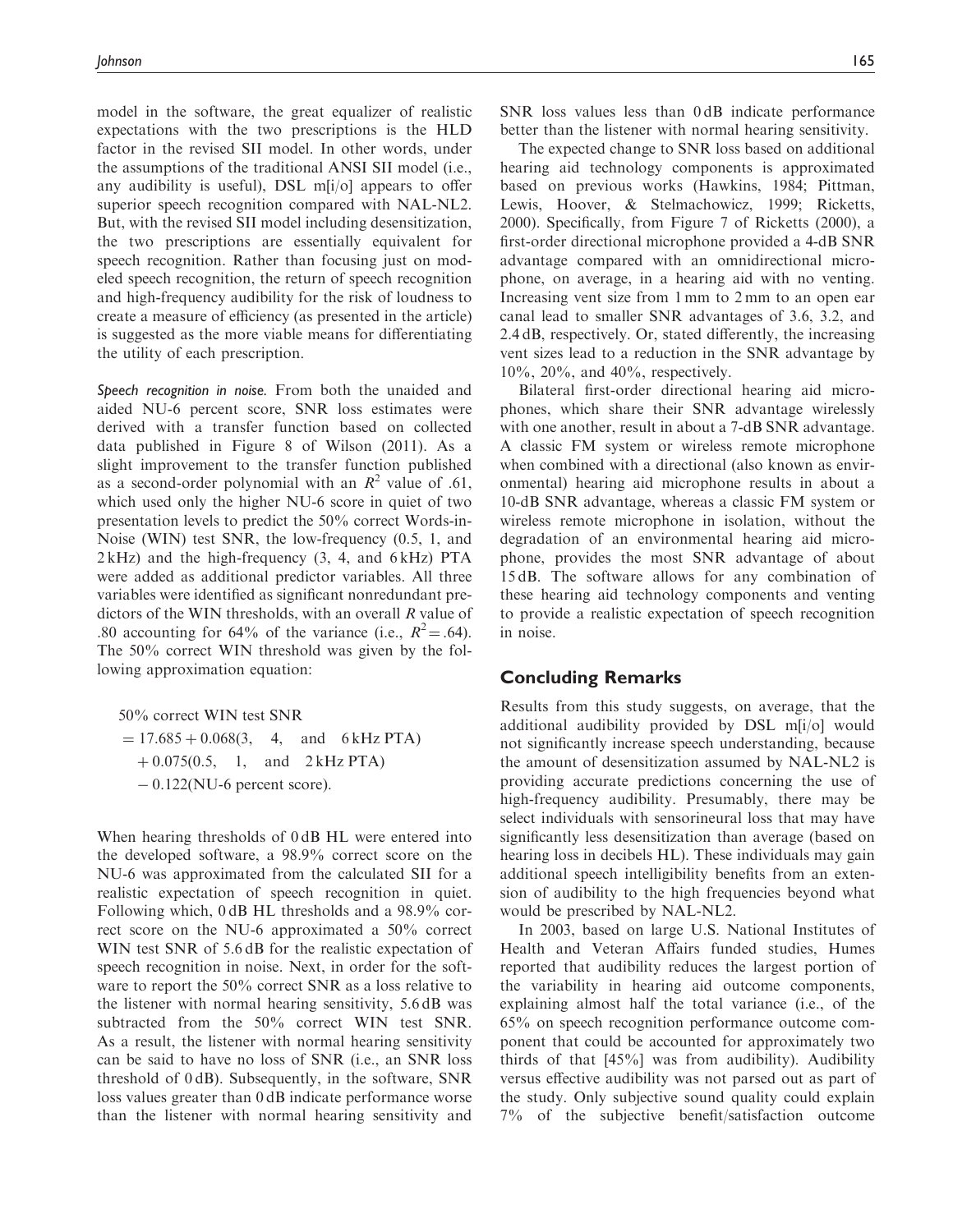component and hearing aid experience could explain 15% of hearing aid usage outcome component.

In general, DSL m[i/o] seeks to maximize audibility, while considering loudness comfort. NAL-NL2 seeks to maximize speech intelligibility with the most amount of effective audibility to control/limit loudness. As such, both prescriptions address audibility but in different ways. In general, DSL m[i/o] just provides more audibility than NAL-NL2. One potential limitation with the use of desensitization by NAL-NL2 is that some patients, with less desensitization than average for their pure tone hearing loss, may not receive audibility at frequencies with the most hearing loss, which perhaps could be used effectively. Such realities are a result of designing prescriptions for all patients with the risk of excessive loudness (i.e., DSL m[i/o]) or for average patients with constrained loudness (i.e., NAL-NL2).

Hearing health-care professionals in clinical practice need a better way to decide which patients should receive which prescription. The prescription received could be one analyzed within this study, or, perhaps, even other properly verified prescriptions not examined in the current study (e.g., other generic prescriptions or manufacturer-derived prescriptions). The wording of properly verified is used because Abrams et al. (2012) demonstrated that experienced hearing aid wearers using a verified generic prescription (i.e., NAL-NL1) have better self-perceived benefit as measured by the APHAB than when a manufacturer's initial-fit software programming only approach was used.

There are likely many suitable prescriptions for any individual listener. Johnson (2012) used a calculation, known as Drake's equation, to estimate the number of suitable hearing aid gain frequency responses (prescriptions), via examination of the product of a restrictive series of fractional values from a number of estimated possibilities. These calculations indicated that there may be least 1,430 optimal gain–frequency responses (prescription alternatives) for any individual listener. In 16 channel hearing aids capable of 70 dB gain, 417 octillion frequency responses are possible and the odds of finding any one of these optimal responses, even with good guessing based on clinical experience is less than 1 in 291 septillion (Johnson, 2012). Therefore, prescription of a single frequency response is very selective and helps hearing health-care professionals identify an appropriate, evidence-based frequency response selection. The notion of a singular frequency response recommended by a given prescription, however, may be excessively presumptive. Certainly, we know that patients express a wide range of preference for not only frequency response but also overall gain (volume). Hence, when prescriptions are used, instead of the common clinical approach which is that one prescription is somehow regarded as superior to other prescriptions and, in many cases, applied to agespecific populations (e.g., DSL m[i/o] for pediatric patients and NAL-NL2 for adult patients), clinical decisions on the use of a particular prescription or prescriptions could be based on the following two proposals which compare allow for comparison of prescription alternatives.

The first, and perhaps better of the two proposals, relies on the practicality and face validity of the comparative approach method (Carhart, 1946) for the fitting of hearing aids using paired comparisons of sound quality (Kuk, 1994; Kuk & Lau, 1995; Thurstone, 1927a, 1927b). In this proposal, alternative prescriptions would be presented to patients in a paired comparison approach, to determine whether a sound quality preference for one prescription over another is present.

The paired comparison process has generally been regarded as too lengthy for clinical feasibility. Simplification of the paired comparison process using binomial probability statistics (Kuk & Lau, 1995), however, is sufficient and timely (less than 5 min) to ensure that a patient is fit with a repeated preference between two assumed equivalent alternatives (i.e., Sound Impression Measurement Procedure of a Listening Experience; Brown & Johnson, 2013; Light & Johnson, 2013). With 10 comparisons, eight repeated choices are a significant preference at  $p < .05$ . At least 10 comparisons are recommended for good sensitivity and specificity to gold-standard paired comparison methodology (i.e., strength of preference ratings with nonparametric Wilcoxon signed-rank test; Brown & Johnson, 2013; Light & Johnson, 2013). Such a recommendation for numerous comparisons is consistent with the long ago recommendations of Zerlin (1962) and Punch and Parker (1981).

The second proposal is a direct assessment approach to determining whether additional high-frequency audibility actually results in better speech recognition. In essence, a clinician could create a high-pass filter at the last point of high-frequency audibility (i.e., the frequency where peak sensation levels are negative) with an NAL-NL2 prescription and evaluate the percent correct performance of a patient within the high-pass filter. Using a 25-word list, if performance is greater than 8%, because performance should be 0% given correctly assumed desensitization by NAL-NL2 for the magnitude of hearing loss, then a clinician could conclude that the patient benefits from the additional high-frequency audibility (i.e., a prescription like DSL m[i/o]). This is how the Thorton and Raffin (1978) article was intended for use—to compare speech recognition difference scores for statistical significance.

In a review of the comparative approach (Carhart, 1946), an 8% difference in compared alternatives was advocated as the difference when one alternative could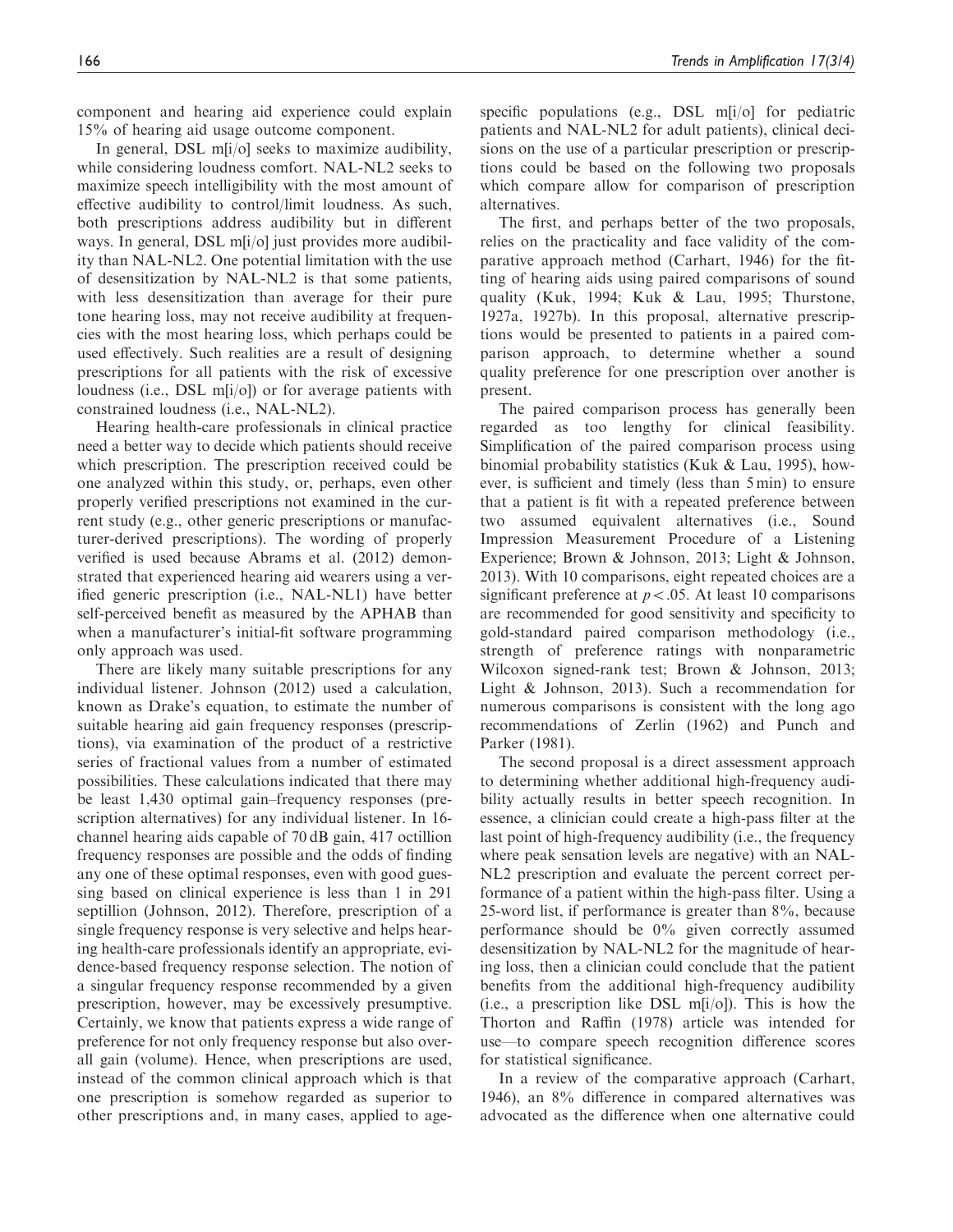be determined as better than another alternative. Now the comparative approach definition of an 8% difference as being significant can be merged with the binomial variable model of speech discrimination scores by Thorton and Raffin (1978). That is, a difference of 8% or more when the difference should have been 0% (i.e., no improvement to speech recognition with more audibility than NAL-NL2) allows for the comparative approach and the Thorton and Raffin article to be used in concert with one another. Their merging creates a defensible position for comparing prescriptive alternatives based on speech recognition scores again. This merging is unexpected because the Thorton and Raffin article is often known as leading to the demise of the comparative approach (e.g., see Sammeth & Levitt, 2000, for a review). Instead, the Thorton and Raffin article has just supported the potential return of the comparative approach, and its original, intended focus on speech recognition, to prominence as well.

As was demonstrated by Thorton and Raffin (1978), the use of more than 25 words (i.e., a full 50-word list) may be beneficial to detect smaller statistically significant differences. The high-frequency emphasis lists on the Quick Speech-In-Noise test were designed with the same idea in mind (i.e., to determine the usability of audible high-frequency amplification; Killon, Niquette, Gudmundsen, Revitt, & Banerjee, 2004), but experiments have never high-pass filtered the test material with specific consideration of the NAL-NL2 recommendation for individuals with hearing impairment.

### Summary

This investigation has demonstrated the theory and expected returns (i.e., SII and high-frequency audibility) of two common generic prescriptions versus expected risk (loudness). The return versus risk trade-off was subsequently reported as a measure of efficiency compared with the efficient frontier of a modeled individual with normal hearing. The efficient frontier of the normal hearing is expected to have further applications beyond just prescriptions as engineering and technology improvements to the SNR provides a possibility that individuals with mild-to-moderate sensorineural hearing impairment (i.e., have small amounts of desensitization) may be able to outperform normal hearing listeners in adverse speech-in-noise listening environments. As such, MPT can indicate by how much these aided listeners are surpassing the efficient frontier of listeners with normal hearing sensitivity.

#### Authors' Note

The high-frequency audibility data were collected as part of an East Tennessee State University Au.D. Capstone Project by Jennifer Trammell and presented at the 2013 Joint Department of Defense and Veterans Affairs Conference in Nashville, TN.

#### Declaration of Conflicting Interests

The authors declared no potential conflicts of interest with respect to the research, authorship, and/or publication of this article.

#### Funding

The author(s) disclosed receipt of the following financial support for the research, authorship, and/or publication of this article: This article was supported, in part, by a Career Development Award-1 granted to the author and additional mentors, Richard Wilson, PhD; Harvey Dillon, PhD; and Todd Ricketts, PhD, by the U.S. Department of Veterans Affairs Rehabilitation Research and Development Office.

#### Disclaimer

The opinions expressed in this article are those of the authors and do not necessarily represent the official position of the U.S. Department of Veterans Affairs or the United States Government.

#### Acknowledgments

The author thanks Ben Hornsby, PhD, for allowing the use and modification of an excel spreadsheet implementing the ANSI S3.5 (1997) standard for calculating the Speech Intelligibility Index taught in an AUD 5377—Hearing Loss and Speech Understanding course at Vanderbilt University.

#### **References**

- Abrams, H. B., Chisolm, T. H., McManus, M., & McArdle, R. (2012). Initial-fit approach versus verified prescription: Comparing self-perceived hearing aid benefit. Journal of the American Academy of Audiology, 23, 768–778.
- American National Standards Institute. (2007). ANSI S3.5- 1997 – Methods for calculation of the speech intelligibility index. New York, NY: Author.
- Audioscan. (2012). Verifit®User's Guide (Version 3.10). Retrieved from http://audioscan.com/Docs/vfmanual.pdf
- Bentler, R., & Pavlovic, C. V. (1992). Addendum to "Transfer functions and correction factors used in hearing aid evaluation and research." Ear and Hearing, 1992, 284–286.
- Bernstein, J., Summers, V., Grassi, E., & Grant, K. (2013). Auditory models of suprathreshold distortion and speech intelligibility in persons with impaired hearing. Journal of the Academy of Audiology, 24, 307–328.
- Brown, C., & Johnson, E. E. (2013). A clinical and quantitative comparison of generic hearing aid prescriptive methods (i.e., NAL-NL2, CAM2, and DSL 5.0) with individuals having mild-to-moderately-severe high-frequency hearing losses. Joint Department of Defense and Veterans Affairs Conference, Nashville, TN.
- Byrne, D., Dillon, H., Tran, K., Arlinger, S., Wilbraham, K., Cox, R., ...Ludvigsen, C. (1994). An international comparison of long-term average speech spectra. Journal of the Acoustical Society of America, 96, 2108–2120.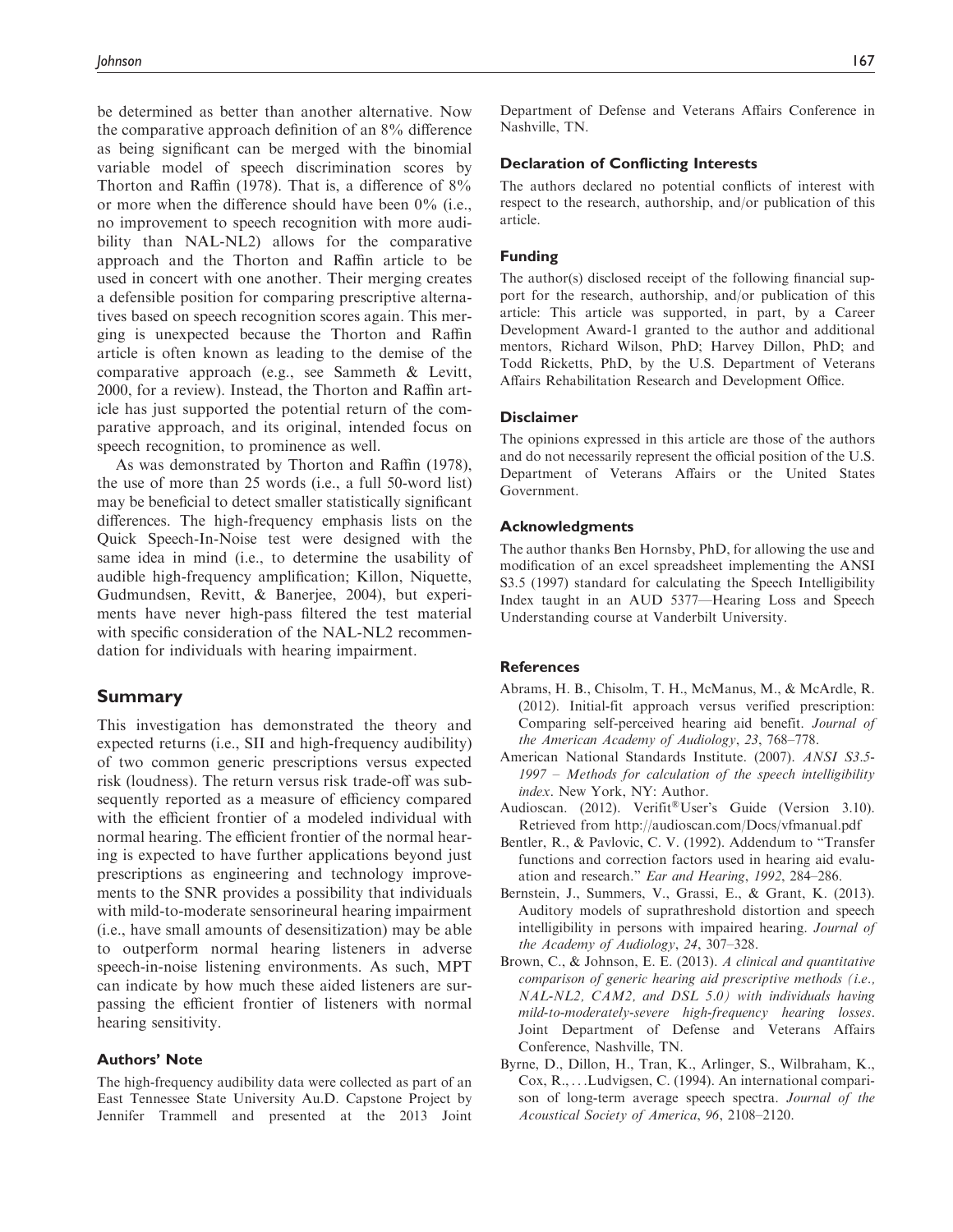- Carhart, R. (1946). Tests for the selection of hearing aids. Laryngoscope, 56, 780–794.
- Carhart, R. (1951). Basic principles of speech audiometry. Acta Otolaryngologica, 40, 62–71.
- Ching, T. Y. C., Dillon, H., & Byrne, D. (1998). Speech recognition of hearing-impaired listeners: Predictions from audibility and the limited role of high-frequency amplification. Journal of the Acoustical Society of America, 103, 1128–1140.
- Ching, T. Y. C., Dillon, H., Lockhart, F., van Wanrooy, E., & Flax, M. (2011). Audibility and speech intelligibility revisited: Implications for amplification. In T. Dau, J. C. Dalsgaard, M. L. Jepsen, & Poulsen, T. (Eds.), Speech perception and auditory disorders. 3rd International Symposium on Auditory and Audiological Research (pp.11–19). Denmark: The Danavox Jubilee Foundation.
- Ching, T. Y. C., Johnson, E. E., Hou, S., Dillon, H., Zhang, V., Burns, L., ... Flynn, C. (in press). A comparison of NAL and DSL prescriptive methods for paediatric hearing aid fitting: Estimates of loudness and speech intelligibility. International Journal of Audiology.
- Cox, R. M., Alexander, G. C., & Gilmore, C. (1987). Development of the connected speech test (CST). Ear and Hearing, 8, 119s.
- Cox, R. M., Alexander, G. C., Taylor, I. M., & Gray, G. A. (1997). The Contour test of loudness perception. Ear and Hearing, 18, 388–400.
- Cox, R. M., & McDaniel, D. M. (1989). Development of the speech intelligibility rating (SIR) test for hearing aid comparisons. Journal of Speech and Hearing Research, 32, 347–352.
- Crukley, J., & Scollie, S. (2012). Children's speech recognition and loudness perception with the desired sensation level v5 quiet and noise prescriptions. American Journal of Audiology, 21, 149–162.
- Dillon, H. (2006). What's new from NAL in hearing aid prescriptions? Hearing Journal, 59, 10-16.
- Elberling, C. (1999). Loudness scaling revisited. Journal of the American Academy of Audiology, 10, 248–260.
- Glasberg, B. R., & Moore, B. C. J. (1990). Derivation of auditory filter shapes from notched-noise data. Hearing Research, 47, 103–138.
- Glasberg, B. R. & Moore, B. C. J. (1996). A revised model of loudness perception applied to cochlear hearing loss. Hearing Research, 188, 70–88.
- Gustafson, S. J., & Pittman, A. L. (2011). Sentence perception in listening conditions having similar speech intelligibility indices. International Journal of Audiology, 50, 34–40.
- Hawkins, D. B. (1984). Comparisons of speech recognition in noise by mildly-to-moderately hearing impaired children using hearing aids and FM systems. Journal of Speech and Hearing Disorders, 49, 409–418.
- Hogan, C. A., & Turner, C. W. (1998). High frequency audibility: Benefits for hearing-impaired listeners. Journal of the Acoustical Society of America, 104, 432–441.
- Hornsby, B. W. Y., Johnson, E. E., & Picou, E. (2011). Effects of degree and configuration of hearing loss on the contribution of high- and low-frequency speech information to bilateral speech understanding. Ear and Hearing, 32(5), 543–555.
- Hornsby, B. W. Y., & Ricketts, T. A. (2003). The effects of hearing loss on the contribution of high- and low-frequency speech information to speech understanding. Journal of the Acoustical Society of America, 113, 1706–1717.
- Humes, L. E. (1996). Evolution of prescriptive fitting approaches. The American Journal of Audiology, 5, 18–23.
- Humes, L. E. (2002). Factors underlying the speech-recognition performance of elderly hearing-aid wearers. Journal of the Acoustical Society of America, 112, 1112–1132.
- Humes, L. E. (2003). Modeling and predicting hearing aid outcome. Trends in Amplification, 7, 41–75.
- Johnson, E. E. (2012). Same or different: Comparing the latest NAL and DSL prescriptive targets. Retrieved from [http://www.audiologyonline.com/articles/20q-same-or-dif](http://cmsu2.ucmo.edu/public/classes/Cowles/COUN%205410/NCCTE%20-%20Publications%20-%20NCRVE%20-%20MDS-855%20-%20Exemplary%20Career%20Guidance%20Programs.htm)[ferent-comparing-769](http://cmsu2.ucmo.edu/public/classes/Cowles/COUN%205410/NCCTE%20-%20Publications%20-%20NCRVE%20-%20MDS-855%20-%20Exemplary%20Career%20Guidance%20Programs.htm)
- Johnson, E. E., & Dillon, H. (2011). A comparison of gain for adults from generic hearing aid prescriptive methods: Impacts on predicted loudness, frequency bandwidth, and speech intelligibility. The Journal of the American Academy of Audiology, 22(7), 441–459.
- Keidser, G., & Dillon, H. (2006). What's new in prescriptive fittings down under. In C. Palmer & R. Seewald (Eds.), Hearing Care for Adults (pp. 133–142). Stafa, Switzerland: Phonak AG.
- Keidser, G., Dillon, H., Carter, L., & O'Brien, A. (2012). NAL-NL2 empirical adjustments. Trends in Amplification, 16, 211–223.
- Keidser, G., Dillon, H., Flax, M., Ching, T., & Brewer, S. (2011). The NAL-NL2 prescription procedure. Audiology Research, 1, 88–90.
- Killon, M. C., Niquette, P. A., Gudmundsen, G. I., Revitt, L. J., & Banerjee, S. (2004). Development of a quick speech-in-noise test for measuring signal-to-noise ratio loss in normal-hearing and hearing-impaired listeners. Journal of the Acoustical Society of America, 116, 2395–2405.
- Kruger, B. (1987). An update on the external ear resonance in infants and young children. Ear and Hearing, 8, 333–336.
- Kuk, F., & Lau, C. (1995). The application of binomial probability theory to paired comparison judgments. The American Journal of Audiology, 4, 37–42.
- Kuk, F. K. (1994). Paired Comparisons as a fine-tuning tool in hearing aid fittings. In M. Valente (Ed.), Strategies for selecting and verifying hearing aid fittings (pp. 125–148). New York, NY: Thieme Medical.
- Light, K., & Johnson, E. E. (2013). The effect of varying amounts of nonlinear frequency compression on amplified sound quality. Joint Department of Defense and Veterans Affairs Conference, Nashville, TN.
- Macrae, J. H. (1994). Prediction of asymptotic threshold shift caused by hearing aid use. Journal of Speech and Hearing Research, 37, 1450–1458.
- Macrae, J. H. (1995). Temporary and permanent threshold shift caused by hearing aid use. Journal of Speech and Hearing Research, 38, 949–959.
- Macrae, J. H. (1996). Deterioration of thresholds associated with hearing aid use. Australian Journal of Audiology, 18, 73–80.
- Markowitz, H. (1952). Portfolio selection. The Journal of Finance, 7, 77–91.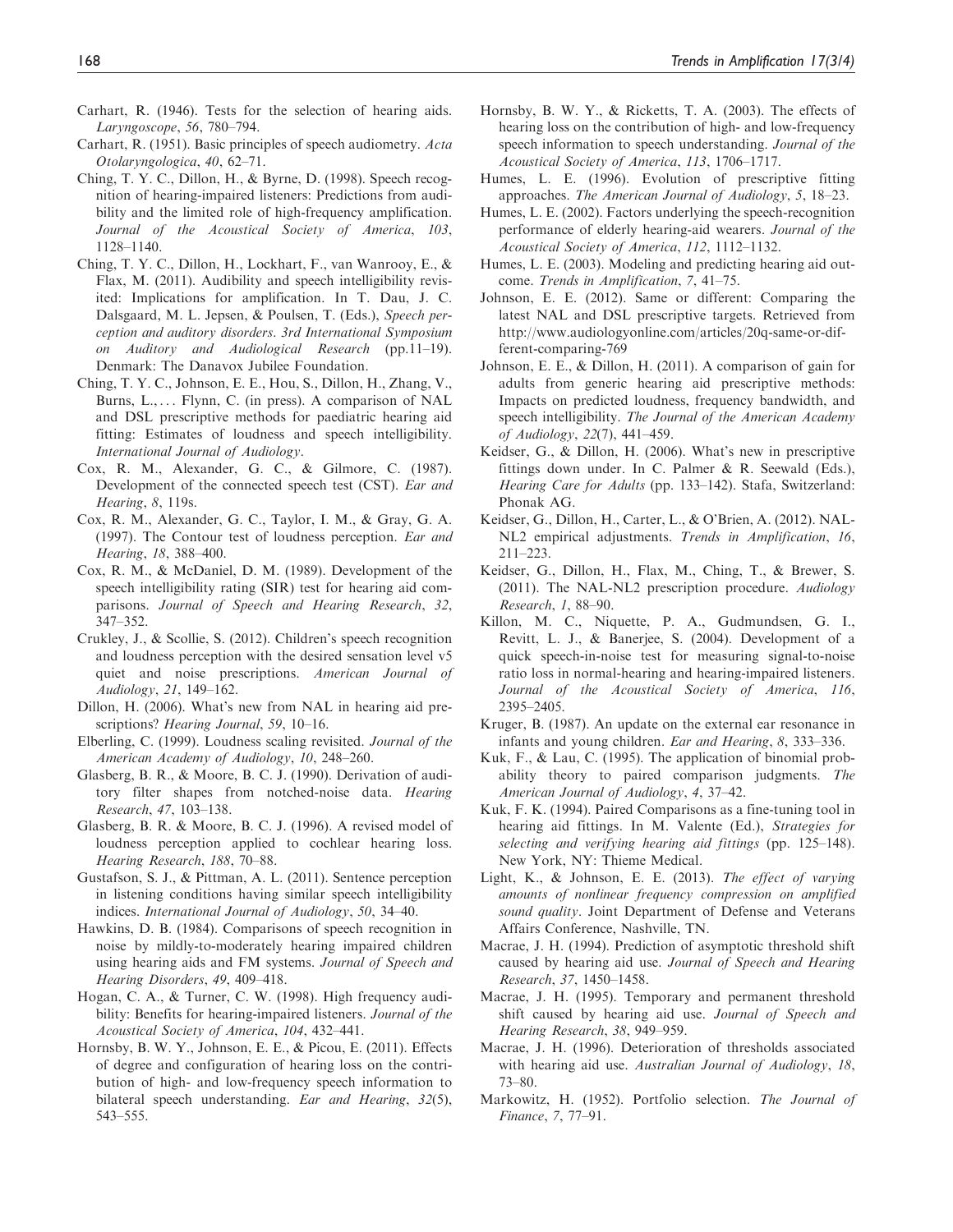- McCreery, R. W. (2013). Speech intelligibility index: No magic number, but a reasonable solution. Hearing Journal, 66,  $8 - 10$ .
- McCreery, R. W., & Stelmachowicz, P. G. (2011). Audibilitybased predictions of speech recognition for children and adults with normal hearing. Journal of the Acoustical Society of America, 130, 4070–4081.
- Moore, B. C. J., & Füllgrabe, C. (2010). Evaluation of the CAMEQ2-HF method for fitting hearing aids with multichannel amplitude compression. Ear and Hearing, 31, 657–666.
- Moore, B. C. J., & Glasberg, B. R. (1997). A model of loudness perception applied to cochlear hearing loss. Auditory Neuroscience, 3, 289–311.
- Moore, B. C. J., & Glasberg, B. R. (2004). A revised model of loudness perception applied to cochlear hearing loss. Hearing Research, 188, 70–88.
- Mueller, G., Ricketts, T., & Bentler, R. (2013). Modern hearing aids. Pre-fitting testing and selection considerations. San Diego, CA: Plural.
- Mueller, H. G. (2005). Fitting hearing aids to adults using prescriptive methods: An evidence-based review of effectiveness. Journal of the American Academy of Audiology, 16, 448–460.
- Pascoe, D. P. (1975). Frequency response of hearing aids and their effects on the speech perception of hearing-impaired subjects. The Annals of Otology, Rhinology, and Laryngology, 85(Suppl. 23), 1–40.
- Pascoe, D. P. (1988). Clinical measurement of the auditory dynamic range and their relation to formulas for hearing aid gain. In J. H. Jensen (Ed.), Hearing aid fitting (pp. 129–154). Copenhagen, Denmark: Storgaard Jensen.
- Pavlovic, C. (1994). Band importance functions for audiological applications. *Ear and Hearing*, 15, 100–104.
- Pavlovic, C. V., Studebaker, G. A., & Sherbecoe, R. L. (1986). An articulation index based procedure for predicting the speech recognition performance of hearing-impaired individuals. Journal of the Acoustical Society of America, 80, 50–57.
- Pittman, A. L., Lewis, D. E., Hoover, B. M., & Stelmachowicz, P. G. (1999). Recognition performance for four combinations of FM system and hearing aid microphone signals in adverse listening conditions. Ear and Hearing, 20, 270–289.
- Punch, J. L., & Parker, C. A. (1981). Pairwise listener preferences in hearing aid evaluation. Journal of Speech and Hearing Research, 24, 366–374.
- Rankovic, C. (1991). An application of the articulation index to hearing aid fitting. Journal of Speech and Hearing Research, 34, 391–402.
- Ricketts, T. A. (2000). Directivity quantification in hearing aids: Fitting and measurement effects. Ear and Hearing, 21, 45–58.
- Sammeth, C., & Levitt, H. (2000). Hearing aid selection and fitting in adults: History and evolution. In M. Valente, H. Hosford-Dunn, & R. J. Roeser (Eds.), Audiology: Treatment (pp. 213–253). New York, NY: Theime.
- Scollie, S. (2008). Children's speech recognition scores: The speech intelligibility index and proficiency factors for age and hearing level. Trends in Amplification, 29, 543–556.
- Scollie, S., Ching, T. Y. C., Seewald, R., Dillion, H., Britton, L., Steinberg, J.,...Corcoran, J. (2010). Evaluation of the NAL-NL1 and DSL v4.1 prescriptions for children: Preference in real world use. International Journal of Audiology, 49, 49–63.
- Scollie, S., Seewald, R., Cornelisse, L., Moodie, S., Bagatto, M., Laurnagaray, D., ...Pumford, J. (2005). The desired sensation level multistage input/output algorithm. Trends in Amplification, 9, 159–197.
- Scollie, S. D., Seewald, R. C., Moodie, K. S., & Dekok, K. (2000). Preferred listening levels of children who use hearing aids: Comparison to prescriptive targets. Journal of the American Academy of Audiology, 11, 230–238.
- Seewald, R. C., Moodie, K. S., Scollie, S., & Bagatto, M. (2005). The DSL method for pediatric hearing instrument fitting: Historical perspective and current issues. Trends in Amplification, 9, 145–157.
- Serpanos, Y. C., & Gravel, J. S. (2004). Revisiting loudness measures in children using a computer method of crossmodality matching (CMM). Journal of the American Academy of Audiology, 7, 486–497.
- Sherbecoe, R. L., & Studebaker, G. A. (2002). Audibility-index functions for the connected speech test. Ear and Hearing, 23, 385–398.
- Sherbecoe, R. L., & Studebaker, G. A. (2003). Audibility-index functions of normal-hearing and hearing-impaired listeners' performance on the connected speech test. Ear and Hearing, 24, 71–88.
- Skinner, M. W. (1980). Speech intelligibility in noiseinduced hearing loss: Effect of high frequency compensation. Journal of the Acoustical Society of America, 67, 306–317.
- Skinner, M. W., Karstaedt, M. M., & Miller, J. D. (1982). Amplification bandwidth and speech intelligibility for two listeners with sensorineural hearing loss. Audiology, 21, 251–268.
- Smeds, K., Keidser, G., Zakis, J., Dillon, H., Leijon, A., Grant, F., ...Brew, C. (2006a). Preferred overall loudness. I. Sound field presentation in the laboratory. International Journal of Audiology, 45, 2–11.
- Smeds, K., Keidser, G., Zakis, J., Dillon, H., Leijon, A. & Grant, F. (2006b). Preferred overall loudness. II. Listening through hearing aids in field and laboratory tests. International Journal of Audiology, 45, 12–25.
- Stelmachowicz, P., Lewis, D., Kalberer, A., & Creutz, T. (1994). Situational hearing aid response profile (SHARP, Version 2.0). User's manual. Omaha, NE: Boys Town National Research Hospital.
- Stelmachowicz, P. G., Pittman, A. L., Hoover, B. M., & Lewis, D. E. (2001). Effect of stimulus bandwidth on the perception of /s/ in normal- and hearing-impaired children and adults. Journal of the Acoustical Society of America, 110, 2183–2190.
- Stiles, D. J., Bentler, R. A., & McGregor, K. K. (2012). The speech intelligibility index and the pure-tone average as predictors of lexical ability in children fit with hearing aids. Journal of Speech, Language, and Hearing Research, 55, 764–778.
- Studebaker, G. A., Sherbecoe, R. L., & Gilmore, C. (1993). Frequency-importance and transfer functions for the